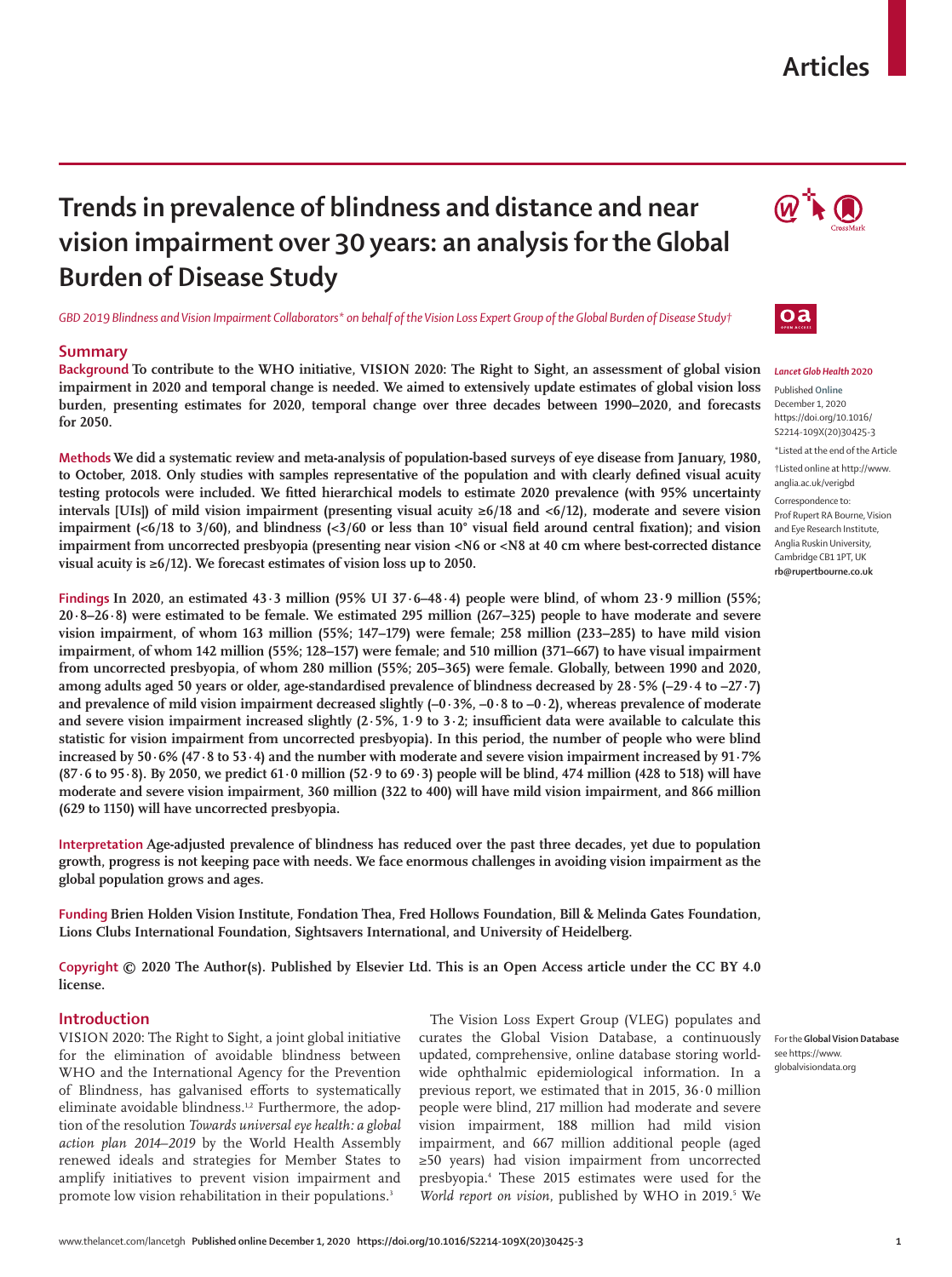#### **Research in context**

#### **Evidence before this study**

The Vision Loss Expert Group (VLEG) previously published global, regional, and country-level estimates of mild or more severe distance vision impairment from 1990 to 2015. They found an overall decrease in age-standardised prevalence of distance vision but an increase in total people with vision loss. In collaboration with the VLEG, the Global Burden of Disease Study (GBD) has produced annual updates of estimates of vision impairment, most recently in 2019. An important contribution to the WHO initiative, VISION 2020: The Right to Sight, these studies are unique in providing granular estimates that are sex, age, and country specific, and also assess temporal trends.

### **Added value of this study**

This updated assessment of global vision impairment contributes to VISION 2020: The Right to Sight by providing up-to-date global and regional sex-specific and age-specific

estimates of vision impairment, analyses of how vision impairment rates and cases have changed over time, and projections by region to 2050. The current study also allows us to assess the World Health Assembly 2013 resolution to decrease avoidable moderate or worse distance vision impairment by 25% from 2010 to 2019. Our results suggest that total cases of moderate or worse distance vision have increased since 2010, and therefore, in terms of crude prevalence, the target was not reached.

# **Implications of all the available evidence**

Despite a reduction in global age-standardised prevalence of blindness, the crude prevalence is increasing, and with an ageing and growing population, vision impairment remains an urgent and increasingly important public health priority. We are currently investigating the causes of vision impairment, and more directly assessing temporal changes in avoidable vision loss.

For more on **country-specific data** see <http://atlas.iapb.org>

See **Online** for appendix

subsequently provided [country-specific data online,](http://atlas.iapb.org) searchable by level of vision impairment, age, and sex.

As countries progress on the spectrum of socioeconomic development and life expectancies increase, the disease burden is shifting from communicable conditions to noncommunicable and age-related conditions. The blinding ophthalmic conditions that are manifesting in this so-called epidemiological transition<sup>6</sup> include age-related cataract,<sup>7</sup> age-related macular degeneration,8 glaucoma,9 and diabetic retinopathy.10 Vision impairment and blindness are associated with reduced economic, educational, and employment opportunities,11–14 and increased risk of death.15,16 Furthermore, in older age, vision impairment not only significantly affects quality of life $\mathbb{F}$  (eg, the association between vision impairment and depression<sup>18-20</sup>) but also amplifies comorbidities such as cognitive impairment $21$  and risk of falls.<sup>22</sup>

Our 2015 report concentrated on blindness and moderate and severe vision impairment, with little data pertaining to mild vision impairment and vision impairment from uncorrected presbyopia. Since then, in collaboration with the Global Burden of Disease Study (GBD), the Global Vision Database has been extensively updated and revised with increased granularity of the available worldwide ophthalmic epidemiological information, permitting a more precise estimate of the global vision loss burden in 2020 and assessment of temporal changes. Additionally, we can describe vision loss in terms of years lived with disability (YLDs).

For the **RAAB repository** see <http://raabdata.info>

# **Methods**

# **Input data**

Preparation of data included first a systematic review of published population-based studies of vision impairment and blindness by the VLEG, that also included grey

literature sources. Eligible studies from this review were then combined with data from Rapid Assessment of Avoidable Blindness (RAAB) studies by VLEG and finally data from the US National Health and Nutrition Examination survey and the WHO Study on Global Ageing and Adult Health were contributed by the GBD team. These stages are explained in more detail as follows.

In this study**,** we used population-representative studies as data sources for modelling of vision impairment; more detailed methods are in the appendix (pp 3–25). The VLEG serially systematically reviewed literature published between Jan 1, 1980, and Oct 1, 2018, by commissioning the York Health Economics Consortium (University of York, York, UK) to search Embase, SciELO, MEDLINE, WHO Library Database, and OpenGrey, and additional grey literature sources (a detailed search strategy is given in the appendix [pp 4–24]). After title and abstract screening, abstracts were sent to regional committees of VLEG members to assess quality and make final inclusion decisions. In total, VLEG identified 137 studies and extracted data from 70 studies in their 2010 review, and a further 67 studies in their 2014–18 review. Studies were primarily national and subnational cross-sectional surveys. We included RAAB surveys, which sampled individuals aged 50–99 years in low-income and middleincome settings. Additionally, the VLEG commissioned the preparation of 5-year age-disaggregated RAAB data from the [RAAB repository.](http://raabdata.info) We included studies that met the following criteria: visual acuity data had to be measured using a test chart that could be mapped to the Snellen scale, and the sample had to be representative of the population. Self-report of vision loss was excluded. We used International Classification of Diseases 11th edition criteria for vision loss, as used by WHO, which categorises people according to vision in the better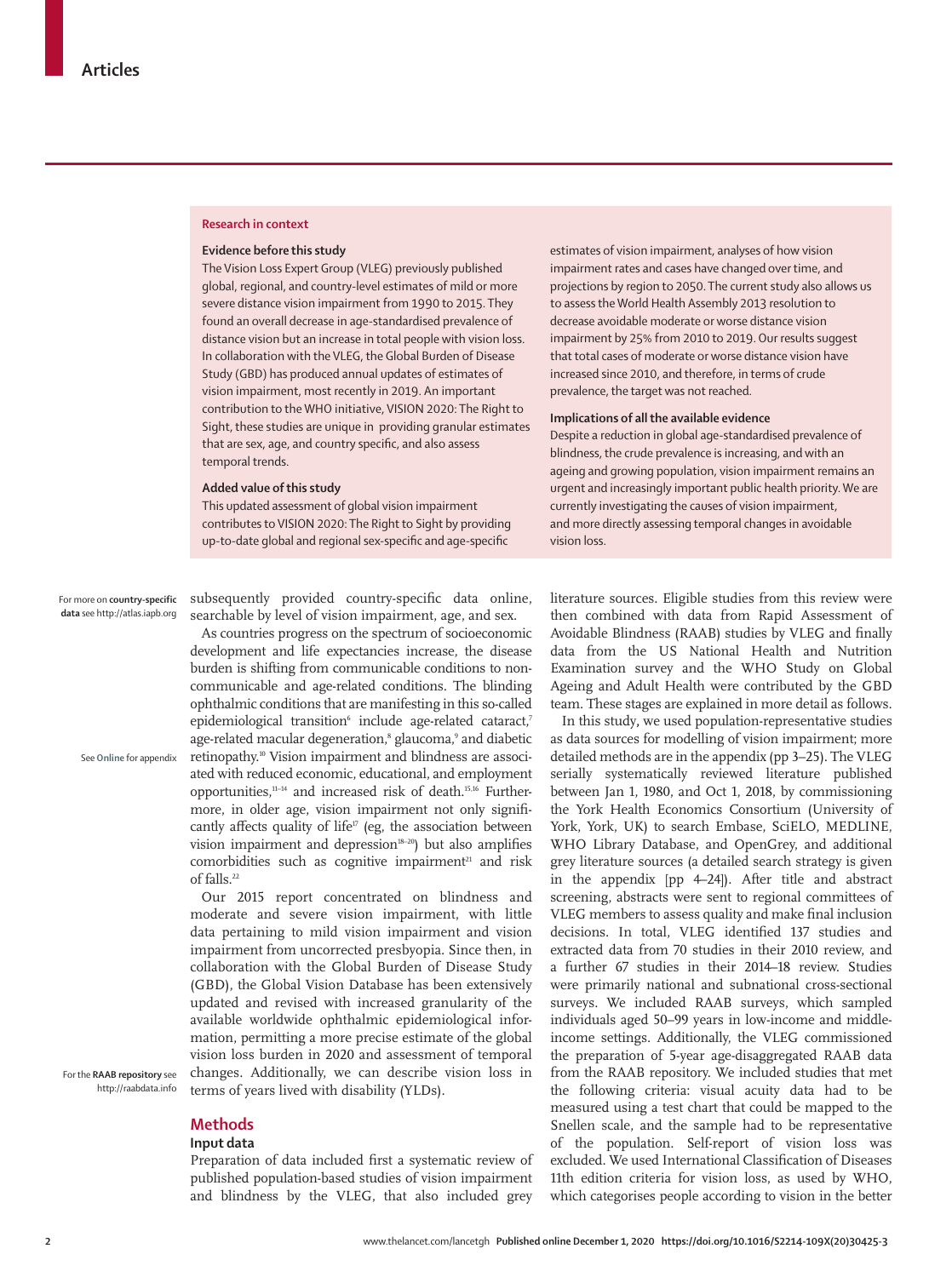eye on presentation, in which mild vision loss is defined as a visual acuity of 6/18 or better but less than 6/12, moderate vision loss as a visual acuity of 6/60 or better but less than 6/18, severe vision loss as a visual acuity of 3/60 or better but less than 6/60 (hence our definition of moderate and severe vision loss is <6/18 to 3/60), and blindness as a visual acuity of less than 3/60 or less than 10° visual field around central fixation (although the visual field definition is rarely used in population-based eye surveys). Vision impairment from uncorrected presbyopia was defined as presenting near vision of worse than N6 or N8 at 40 cm when best-corrected distance visual acuity was 6/12 or better. This definition was used to avoid double counting individuals with both distance and near vision impairment associated with non-refractive causes.4 We included studies that measured either presenting vision loss, where visual acuity was measured using the usual corrective lenses an individual arrived wearing, or best-corrected vision loss, where correction using a lens or pinhole addressed any refractive error.

The data identification process is summarised in the appendix (pp 3–25, 93–100, 102).

## **Data preparation**

First, we separated raw data into datasets including socalled vision-loss envelopes for all-cause mild, moderate, and severe vision loss, and blindness. Studies that only reported male and female sex information combined were split into male-specific and female-specific datapoints by identifying within-study datapoints matched by age, year, and location that reported data for male and female prevalence separately, and then we used the log ratio of female to male prevalence from these studies as input data into a mixed-effects meta-regression tool developed by the Institute for Health Metrics and Evaluation (IHME) called MR-BRT (meta regression; Bayesian; regularised; trimmed). This tool was developed in part to allow for the ability to propagate between-study heterogeneity as part of uncertainty adjustments, and to allow trimming of outlier input data. A detailed description of MR-BRT has been published elsewhere.<sup>23</sup> We used results from this model and demographic data on population by location to determine male and female prevalence of vision impairment. Next, we used MR-BRT to adjust nonreference data to the reference definition of presenting vision data that fit within the WHO severity categories using data from studies that did not involve RAAB methods. We split data that spanned thresholds (either prevalence data for moderate and severe vision loss combined, or severe vision loss and blindness combined) into reference severity groups (moderate vision loss, severe vision loss, blindness) using a log ratio metaregression with a cubic spline on age with linear tails. The input data for this meta-regression came from studies that provided matched age, year, sex, and location data for each severity level (eg, moderate vision loss and severe vision loss separately). If input data were collected for age ranges of greater than 25 years, these data were split into 5-year age bins. More detailed information on age-splitting and adjustment of best-corrected visual acuity data to the reference definitions is in the appendix (pp 25–26).

# **Disease Modelling Meta-Regression 2.1 modelling**

Disease Modelling Meta-Regression (DisMod-MR) 2.1 modelling is described in detail elsewhere.<sup>24</sup> Briefly, this is a Bayesian mixed-effects meta-regression tool developed for GBD non-fatal disease modelling. It is based on a compartmental model with age integration in which individuals can move from a state of health to disease, and either back to health or to death. For vision modelling, no fatal component exists and estimates are made for prevalence only. For DisMod modelling, we used all input data from all locations in a mixed-effects non-linear model for a global estimate of disease burden. We used model outputs (global fit plus fixed effects plus random effects) in a cascade as a prior for estimates in the seven GBD super-regions, which in turn were used as priors for regional estimates, and then country estimates, and finally subnational estimates for a subset of 21 countries. Final estimates for each geographical level were calculated by aggregation, where the country final estimate was the sum of subnational estimates, the regional final estimate was the sum of country final estimates, and the super-region final estimate was the sum of the regional final estimates. We used the GBD classification of countries and territories by region and super-region, a list of which is in the appendix (pp 28–29). We only present data by region in this Article.

# **Modelling and post-processing steps**

We ran DisMod-MR 2.1 models for all vision loss severity categories. We used final estimates for vision loss to calculate YLDs on the basis of disability weights assigned to each severity of vision loss, and, finally, adjusted for comorbidity with any causes of non-fatal health loss.25 The health states and corresponding disability weights for vision are given in the appendix (p 101). We used YLD data for 2019, because these were the most recent data available.

# **Extrapolation, age-standardisation, and forecasting for 2020 and 2050 estimates**

Final estimates for GBD 2019 are for the years 1990–2019. To estimate the number of individuals for each severity level for the year 2020, we multiplied 1000 draws of estimated prevalence from GBD 2019 for each location by the 2020 population estimates for each location to calculate the number of affected individuals and 95% uncertainty intervals (UIs) in 2020. We age-standardised our estimates using the GBD standard population (a more detailed description is in the appendix  $[p 26]$ .<sup>26</sup> We forecasted total cases of vision loss by severity for the years 2030, 2040, and 2050. These estimates were made for GBD regions and globally. We generated forecasts of age-specific rates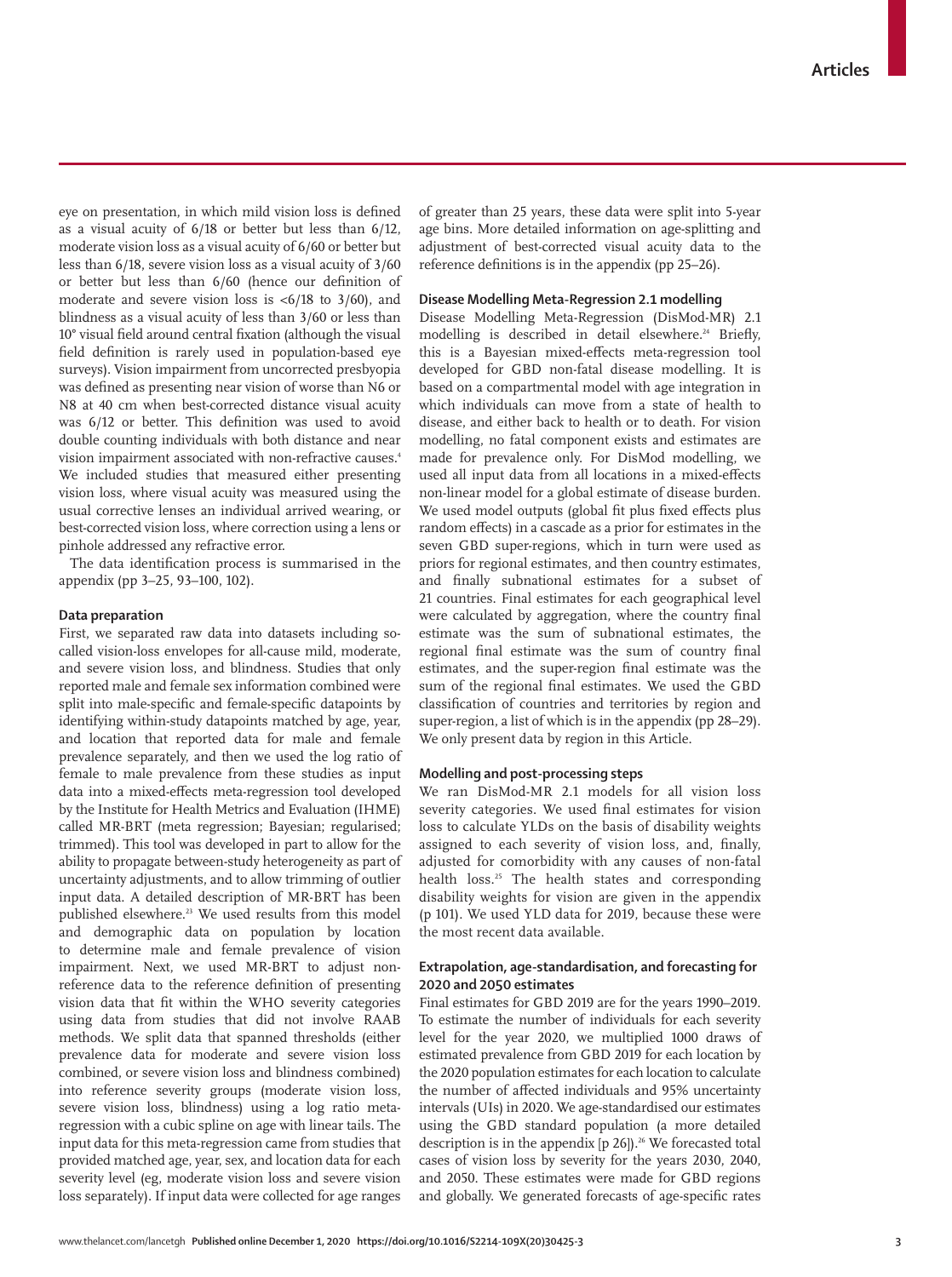using age-specific prevalence rates for the years 1990, 1995, 2000, 2005, 2010, 2015, and 2019 as input data into a regression analysis with year, region, and age as predictors. We included an interaction term between region and year, and a cubic spline on age. We ran sex-specific regression models 1000 times and used the resulting coefficients to predict rates in the years 2030, 2040, and 2050. We multiplied the predicted rates by forecasted population<sup>26</sup> for each region to obtain an estimated case number, and then aggregated these estimates to obtain global estimates. Finally, estimates were collapsed to mean and 95% UIs.

## **Role of the funding source**

The funder of the study had no role in study design, data collection, data analysis, data interpretation, or writing of the report. The corresponding author had full access to all the data in the study and had final responsibility for the decision to submit for publication.

# **Results**

528 data sources were used to calculate the prevalence of vision loss categories, 243 (46%) of which were RAAB studies. Maps showing the distribution of RAAB and non-RAAB sources by region are in the appendix (p 111). 44 (18%) of 243 RAAB studies were national in scope and the remaining 199 (82%) were subnational. 52 (18%) of 285 non-RAAB studies were nationally representative. Among all sources (both non-RAAB and RAAB), 485 sources included data for blindness, 445 sources included data for moderate and severe vision impairment, 59 sources included data for mild vision impairment, and 25 sources included prevalence of vision impairment from uncorrected presbyopia.

Globally,  $43.3$  million (95% UI  $37.6-48.4$ ) people were estimated to be blind in 2020 (crude prevalence 5·49 [4·76–6·13] per 1000), of whom 23·9 million (55%;  $20.8-26.8$ ) were female (table 1; appendix p 105).

In 2020, we estimated that the largest number of people with blindness resided in south Asia, followed by east Asia and southeast Asia (table 1). The crude prevalence of blindness ranged from 1·94 (95% UI 1·70–2·18) cases per 1000 in high-income North America to  $8.75$  (7 $.58-9.82$ ) cases per 1000 in southeast Asia (appendix p 105). The age-standardised prevalence of blindness ranged from  $1.24$  ( $1.09-1.39$ ) cases per 1000 people in high-income North America to 11·1 (9·52–12·6) per 1000 in western sub-Saharan Africa (table 1).

We estimated that moderate and severe vision impairment affected 295 million (95% UI 267–325) people in 2020 (table 1), with  $37.4$   $(33.9-41.2)$  cases per 1000 people in the global population, of whom 163 million (55%; 147–179) were female (appendix p 105). Of this category of vision loss, 260 million (232–289) people were moderately vision impaired and 34·8 million (30·7–39·3) were severely vision impaired. The largest number of people with moderate and severe vision impairment also resided in south Asia, followed by east Asia, and southeast Asia (table 1).

We estimated 258 million (95% UI 233–285) people were affected by mild vision impairment in 2020 (crude prevalence  $32.7$  [29.5–36.2] cases per 1000), of whom 142 million (55%; 128–157) were female (table 2; appendix p 106).

We estimated 510 million (95% UI 371–667) people were affected by vision impairment from uncorrected presbyopia in 2020 (crude prevalence 64·6 [47·1–84·5] cases per 1000), of whom 280 million (55%; 205–365) were female (table 2; appendix p 106). Among those aged 50 years and older, 221 (155–296) individuals per 1000 population had vision impairment from uncorrected presbyopia (appendix p 107). As with blindness and moderate and severe vision impairment, most of those with mild vision impairment and vision impairment from uncorrected presbyopia resided in south Asia, followed by east Asia and southeast Asia (table 2).

In 2020, age-standardised prevalence for all severities of vision impairment was higher in females aged 50 years and older than in males of the same age group (difference between means and 95% UIs for blindness: 0·00212 [0·00167–0·00265]; moderate and severe vision impairment: 0·0121 [0·0106–0·0137]; mild: 0·0114 [0·00969–0·0130]; and due to presbyopia: 0·0215 [0·0148–0·0286]). This between-sex difference was largest for vision impairment from presbyopia, and smallest for blindness.

We estimated that in 2020 the population aged 50 years and older (24·1% of the global population) accounted for 33·6 million (78%; 95% UI 28·6–38·5) of 43·3 million people who were blind, 206 million (70%; 182–233) of 295 million people with moderate and severe vision impairment, 143 million (55%; 122–163) of 258 million people with mild vision impairment, and 419 million (82·2%; 295–562) of 510 million people with vision impairment from uncorrected presbyopia (appendix p 107). The strong association between age and vision impairment is presented for various severities of vision impairment in figure 1. For example, in terms of global blindness, 1·67 (1·36–2·01) per 1000 people aged 30–34 years, 6·24 (4·78–7·90) per 1000 people aged 50–54 years, 27·8 (22·2–34·7) per 1000 people aged 70–74 years, and 68·6 (55·5–85·9) per 1000 people aged 90–94 years, were blind (appendix p 107). Crude prevalence of vision impairment categories by age group are given in the appendix (p 107).

To compare patterns and trends in the prevalence of vision impairment without being confounded by the age structure, we calculated age-standardised prevalence, focusing on older adults (aged  $\geq 50$  years), who had the largest burden of vision impairment (appendix p 108). In 2020, the age-standardised prevalence of blindness in this age group was  $18.5$  (95% UI  $15.7-21.1$ ) per 1000 people. Regions where prevalence of blindness exceeded 30 cases per 1000 people included southern (30 $\cdot$ 9 per 1000), eastern (40 $\cdot$ 0 per 1000), and western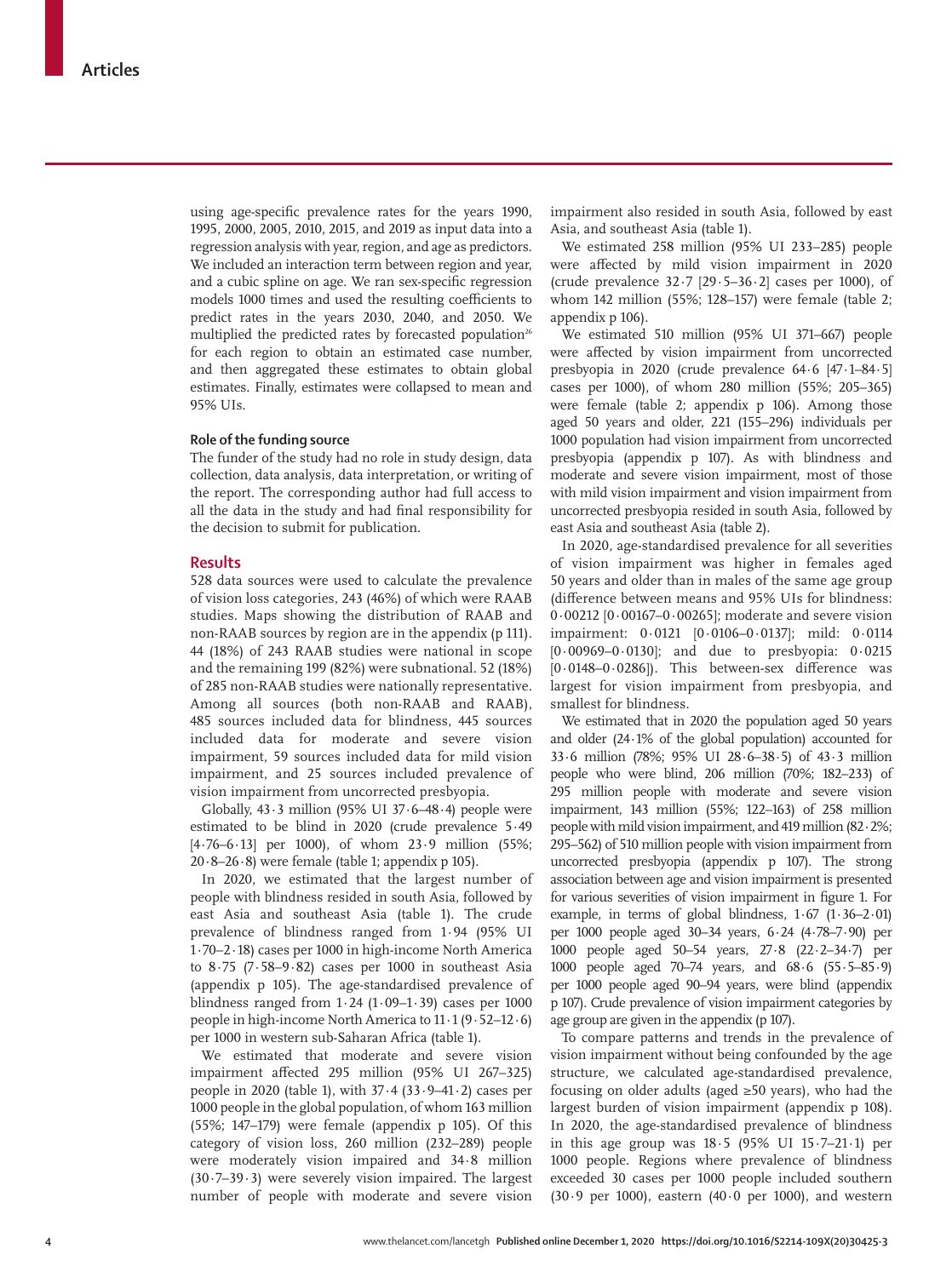(42·2 per 1000) sub-Saharan Africa; south Asia (35·3 per 1000); and southeast Asia (37·2 per 1000). By contrast, the prevalence of blindness was less than 5 cases per 1000 people in the high-income North America (3·98 per 1000), high-income Asia Pacific (4·24 per 1000), and Australasia (4·87 per 1000).

Global age-standardised prevalence of moderate and severe vision impairment was 112 (95% UI 99·0–126) cases per 1000 people in this older age group (appendix p 108). The region with the highest prevalence of moderate and severe vision impairment was south Asia (229 cases per 1000 people) with a considerably higher prevalence

|                                                                                                                                                                                                            | <b>Blindness</b>               |                                   |                                           |                                   | Moderate and severe vision impairment |                                            |                                           |                                   |  |
|------------------------------------------------------------------------------------------------------------------------------------------------------------------------------------------------------------|--------------------------------|-----------------------------------|-------------------------------------------|-----------------------------------|---------------------------------------|--------------------------------------------|-------------------------------------------|-----------------------------------|--|
|                                                                                                                                                                                                            | Cases (thousands)              |                                   | Age-standardised prevalence<br>(per 1000) |                                   | Cases (thousands)                     |                                            | Age-standardised prevalence<br>(per 1000) |                                   |  |
|                                                                                                                                                                                                            | 2020                           | Percentage<br>change<br>1990-2020 | 2020                                      | Percentage<br>change<br>1990-2020 | 2020                                  | Percentage<br>change in cases<br>1990-2020 | 2020                                      | Percentage<br>change<br>1990-2020 |  |
| Global                                                                                                                                                                                                     | 43300                          | 50.6%                             | 5.25                                      | $-27.0%$                          | 295000                                | 91.7%                                      | 35.8                                      | 1.1%                              |  |
|                                                                                                                                                                                                            | (37600 to 48400)               | $(47.8 \text{ to } 53.4)$         | (4.58 to 5.87)                            | $(-27.8 \text{ to } -26.1)$       | (267000 to 325000)                    | $(87.6 \text{ to } 95.8)$                  | (32.4 to 39.2)                            | $(0.6 \text{ to } 1.6)$           |  |
| Andean Latin America                                                                                                                                                                                       | 349                            | 64.0%                             | 5.96                                      | $-41.6%$                          | 2760                                  | 117.0%                                     | 45.6                                      | $-3.9%$                           |  |
|                                                                                                                                                                                                            | (301 to 398)                   | (57.7 to 70.3)                    | (5.12 to 6.81)                            | $(-44.2 \text{ to } -39.5)$       | (2510 to 3020)                        | (110.0 to 125.0)                           | $(41.4 \text{ to } 49.9)$                 | $(-5.6 \text{ to } -2.2)$         |  |
| Australasia                                                                                                                                                                                                | 68.9                           | 71.0%                             | 1.48                                      | $-19.3%$                          | 750                                   | 78.0%                                      | 20.3                                      | 1.1%                              |  |
|                                                                                                                                                                                                            | (59.1 to 78.8)                 | $(61.6 \text{ to } 81.9)$         | $(1.27 \text{ to } 1.68)$                 | $(-22.5 \text{ to } -16.0)$       | (679 to 821)                          | (70.1 to 85.8)                             | $(18.4 \text{ to } 22.3)$                 | $(-1.8 \text{ to } 4.3)$          |  |
| Caribbean                                                                                                                                                                                                  | 260                            | 43.6%                             | 4.96                                      | $-27.6%$                          | 1550                                  | 63.8%                                      | 30.6                                      | $-3.7%$                           |  |
|                                                                                                                                                                                                            | (221 to 296)                   | $(40.6 \text{ to } 46.8)$         | $(4.24 \text{ to } 5.63)$                 | $(-28.9 \text{ to } -26.3)$       | (1410 to 1700)                        | (59.1 to 68.2)                             | (27.8 to 33.5)                            | $(-4.9 \text{ to } -2.3)$         |  |
| Central Asia                                                                                                                                                                                               | 301                            | 21.9%                             | 4.07                                      | $-24.3%$                          | 2950                                  | 50.2%                                      | $36 - 7$                                  | $-3.8%$                           |  |
|                                                                                                                                                                                                            | (256 to 344)                   | $(18.2 \text{ to } 25.2)$         | $(3.47 \text{ to } 4.67)$                 | $(-25.8 \text{ to } -23.0)$       | (2660 to 3270)                        | $(46.8 \text{ to } 53.5)$                  | $(33.2 \text{ to } 40.4)$                 | $(-5.1 to -2.6)$                  |  |
| Central Europe                                                                                                                                                                                             | 327                            | 15.6%                             | 1.69                                      | $-19.5%$                          | 3950                                  | 30.3%                                      | $21 - 7$                                  | $-2.4%$                           |  |
|                                                                                                                                                                                                            | (280 to 373)                   | $(12.3 \text{ to } 19.5)$         | $(1.46 \text{ to } 1.91)$                 | $(-21.0 \text{ to } -18.1)$       | (3490 to 4420)                        | (26.6 to 34.0)                             | $(19.5 \text{ to } 24.1)$                 | $(-3.2 \text{ to } -1.6)$         |  |
| Central Latin America                                                                                                                                                                                      | 1270                           | 76.0%                             | 5.09                                      | $-38.7%$                          | 9840                                  | 115.0%                                     | 38.4                                      | $-5.8%$                           |  |
|                                                                                                                                                                                                            | (1100 to 1420)                 | (71.4 to 80.1)                    | (4.41 to 5.72)                            | $(-39.9 to -37.6)$                | (8910 to 10800)                       | (108.0 to 122.0)                           | $(34.8 \text{ to } 42.0)$                 | $(-6.5 \text{ to } -5.1)$         |  |
| Central sub-Saharan Africa                                                                                                                                                                                 | 287                            | 88.1%                             | 4.86                                      | $-25.8%$                          | 2010                                  | 137.0%                                     | 29.0                                      | $-3.0%$                           |  |
|                                                                                                                                                                                                            | (247 to 327)                   | $(82.8 \text{ to } 93.9)$         | $(4.14 \text{ to } 5.54)$                 | $(-27.7$ to $-23.5)$              | (1810 to 2230)                        | $(131.0 \text{ to } 142.0)$                | (25.8 to 32.3)                            | $(-5.0 \text{ to } -0.8)$         |  |
| East Asia                                                                                                                                                                                                  | 9090                           | 71.0%                             | 4.66                                      | $-25.1%$                          | 53900                                 | 144.0%                                     | 27.8                                      | 10.7%                             |  |
|                                                                                                                                                                                                            | (7890 to 10300)                | $(62.3 \text{ to } 79.8)$         | $(4.12 \text{ to } 5.23)$                 | $(-27.6$ to $-22.2)$              | (47800 to 60400)                      | (135.0 to 152.0)                           | (24.9 to 30.7)                            | $(9.5 \text{ to } 12.0)$          |  |
| Eastern Europe                                                                                                                                                                                             | 790                            | $-3.4%$                           | 2.44                                      | $-24.9%$                          | 11100                                 | 16.3%                                      | $36-4$                                    | $-1.7%$                           |  |
|                                                                                                                                                                                                            | (690 to 890)                   | $(-5.7 \text{ to } -0.8)$         | $(2.14 \text{ to } 2.74)$                 | $(-26.1 to -23.7)$                | (9860 to 12300)                       | $(14.3 \text{ to } 18.4)$                  | (32.8 to 40.1)                            | $(-2.5 \text{ to } -1.0)$         |  |
| Eastern sub-Saharan Africa                                                                                                                                                                                 | 1970                           | 70.9%                             | $10-7$                                    | $-26.7%$                          | 7010                                  | 115.0%                                     | 32.5                                      | $-6.9%$                           |  |
|                                                                                                                                                                                                            | (1740 to 2200)                 | $(68.0 \text{ to } 73.8)$         | $(9.24 \text{ to } 12.0)$                 | $(-27.6 \text{ to } -25.7)$       | (6380 to 7670)                        | (112.0 to 118.0)                           | (29.4 to 35.6)                            | $(-7.9 to -6.0)$                  |  |
| High-income Asia Pacific                                                                                                                                                                                   | 535                            | 43.5%                             | 1.45                                      | $-26.9%$                          | 5340                                  | 69.1%                                      | $17 - 7$                                  | 0.7%                              |  |
|                                                                                                                                                                                                            | (470 to 597)                   | (35.1 to 53.3)                    | $(1.28 \text{ to } 1.62)$                 | $(-28.6 \text{ to } -25.2)$       | (4790 to 5860)                        | (60.1 to 78.9)                             | $(16.0 \text{ to } 19.4)$                 | $(-0.3 \text{ to } 1.5)$          |  |
| High-income North America                                                                                                                                                                                  | 712                            | 71.0%                             | 1.24                                      | 0.3%                              | 7440                                  | 50.2%                                      | 16.0                                      | 0.2%                              |  |
|                                                                                                                                                                                                            | (626 to 801)                   | $(67.5 \text{ to } 74.9)$         | $(1.09 \text{ to } 1.39)$                 | $(-0.6 \text{ to } 1.2)$          | (6750 to 8110)                        | $(46.9 \text{ to } 53.4)$                  | $(14.4 \text{ to } 17.5)$                 | $(-0.5 \text{ to } 0.8)$          |  |
| North Africa and Middle East                                                                                                                                                                               | 3090                           | 53.0%                             | 7.00                                      | $-41.5%$                          | 21800                                 | 110.0%                                     | 43.1                                      | $-6.1%$                           |  |
|                                                                                                                                                                                                            | (2650 to 3520)                 | $(49.5 \text{ to } 56.9)$         | (5.93 to 8.02)                            | $(-42.7 \text{ to } -40.3)$       | (19 900 to 23 900)                    | $(104.0 \text{ to } 115.0)$                | (39.1 to 47.2)                            | $(-7.3 \text{ to } -4.5)$         |  |
| Oceania                                                                                                                                                                                                    | 39.3                           | 76.5%                             | 5.54                                      | $-23.8%$                          | 385                                   | 123.0%                                     | 49.3                                      | $-1.0%$                           |  |
|                                                                                                                                                                                                            | $(33.8 \text{ to } 44.6)$      | (71.9 to 81.4)                    | (4.71 to 6.31)                            | $(-25.5 \text{ to } -21.8)$       | (349 to 425)                          | $(118.0 \text{ to } 128.0)$                | $(44.6 \text{ to } 54.0)$                 | $(-3.1 \text{ to } 1.2)$          |  |
| South Asia                                                                                                                                                                                                 | 11900                          | 37.3%                             | 8.95                                      | $-46.7%$                          | 96200                                 | 96.9%                                      | $64 - 4$                                  | $-13.5%$                          |  |
|                                                                                                                                                                                                            | $(10\,400\,{\rm to}\,13\,400)$ | $(33.5 \text{ to } 41.2)$         | $(7.80 \text{ to } 10.1)$                 | $(-47.5 \text{ to } -45.8)$       | (86 400 to 107 000)                   | (92.7 to 102.0)                            | $(57.9 \text{ to } 71.3)$                 | $(-14.5 \text{ to } -12.6)$       |  |
| Southeast Asia                                                                                                                                                                                             | 5950                           | 46.1%                             | $10-0$                                    | $-38.9%$                          | 28800                                 | 92.4%                                      | 46.5                                      | $-7.0%$                           |  |
|                                                                                                                                                                                                            | (5160 to 6680)                 | (43.1 to 49.1)                    | $(8.71 \text{ to } 11.3)$                 | $(-39.9 to -38.0)$                | (26 500 to 31 100)                    | $(87.2 \text{ to } 97.2)$                  | $(43.0 \text{ to } 50.1)$                 | $(-8.8 \text{ to } -5.0)$         |  |
| Southern Latin America                                                                                                                                                                                     | 158                            | 32.7%                             | 1.93                                      | $-28.3%$                          | 2120                                  | 56.3%                                      | 28.1                                      | $-2.2%$                           |  |
|                                                                                                                                                                                                            | (136 to 180)                   | (28.1 to 36.9)                    | $(1.66 \text{ to } 2.18)$                 | $(-30.8$ to $-26.2)$              | (1920 to 2310)                        | (51.9 to 60.7)                             | (25.5 to 30.7)                            | $(-4.2 \text{ to } -0.3)$         |  |
| Southern sub-Saharan Africa                                                                                                                                                                                | 477                            | 45.4%                             | 8.24                                      | $-28.6%$                          | 1560                                  | 79.4%                                      | 23.9                                      | $-2.7%$                           |  |
|                                                                                                                                                                                                            | (415 to 532)                   | $(42.0 \text{ to } 48.6)$         | $(7.18 \text{ to } 9.21)$                 | $(-30.0 \text{ to } -27.0)$       | (1410 to 1710)                        | $(75.2 \text{ to } 83.4)$                  | (21.7 to 26.2)                            | $(-3.7 \text{ to } -1.8)$         |  |
| Tropical Latin America                                                                                                                                                                                     | 1780                           | 91.5%                             | 7.40                                      | $-27.6%$                          | 10300                                 | 87.8%                                      | 43.6                                      | $-4.5%$                           |  |
|                                                                                                                                                                                                            | (1560 to 1990)                 | $(85.4 \text{ to } 97.6)$         | $(6.49 \text{ to } 8.28)$                 | $(-28.4 \text{ to } -26.8)$       | (9350 to 11300)                       | $(80.7 \text{ to } 95.2)$                  | $(39.5 \text{ to } 47.6)$                 | $(-5.3 \text{ to } -3.8)$         |  |
| Western Europe                                                                                                                                                                                             | 1530                           | 24.0%                             | 1.78                                      | $-23.9%$                          | 15400                                 | 36.5%                                      | 23.9                                      | $-2.1%$                           |  |
|                                                                                                                                                                                                            | (1320 to 1760)                 | $(19.3 \text{ to } 29.2)$         | $(1.55 \text{ to } 2.00)$                 | $(-25.0 \text{ to } -22.7)$       | (13 900 to 16 900)                    | $(32.9 \text{ to } 40.1)$                  | (21.6 to 26.2)                            | $(-2.8 \text{ to } -1.3)$         |  |
| Western sub-Saharan Africa                                                                                                                                                                                 | 2350                           | 69.0%                             | $11-1$                                    | $-27.3%$                          | 9860                                  | 124.0%                                     | $40-6$                                    | $-3.4%$                           |  |
|                                                                                                                                                                                                            | (2070 to 2640)                 | (66.1 to 72.4)                    | $(9.52 \text{ to } 12.6)$                 | $(-28.0 \text{ to } -26.4)$       | (8940 to 10 800)                      | (122.0 to 127.0)                           | (36.4 to 45.0)                            | $(-4.0 \text{ to } -2.8)$         |  |
| Data in parentheses are 95% uncertainty intervals. Count data are presented to three significant figures, and percentage changes to one decimal place. Crude prevalence rates are in the appendix (p 105). |                                |                                   |                                           |                                   |                                       |                                            |                                           |                                   |  |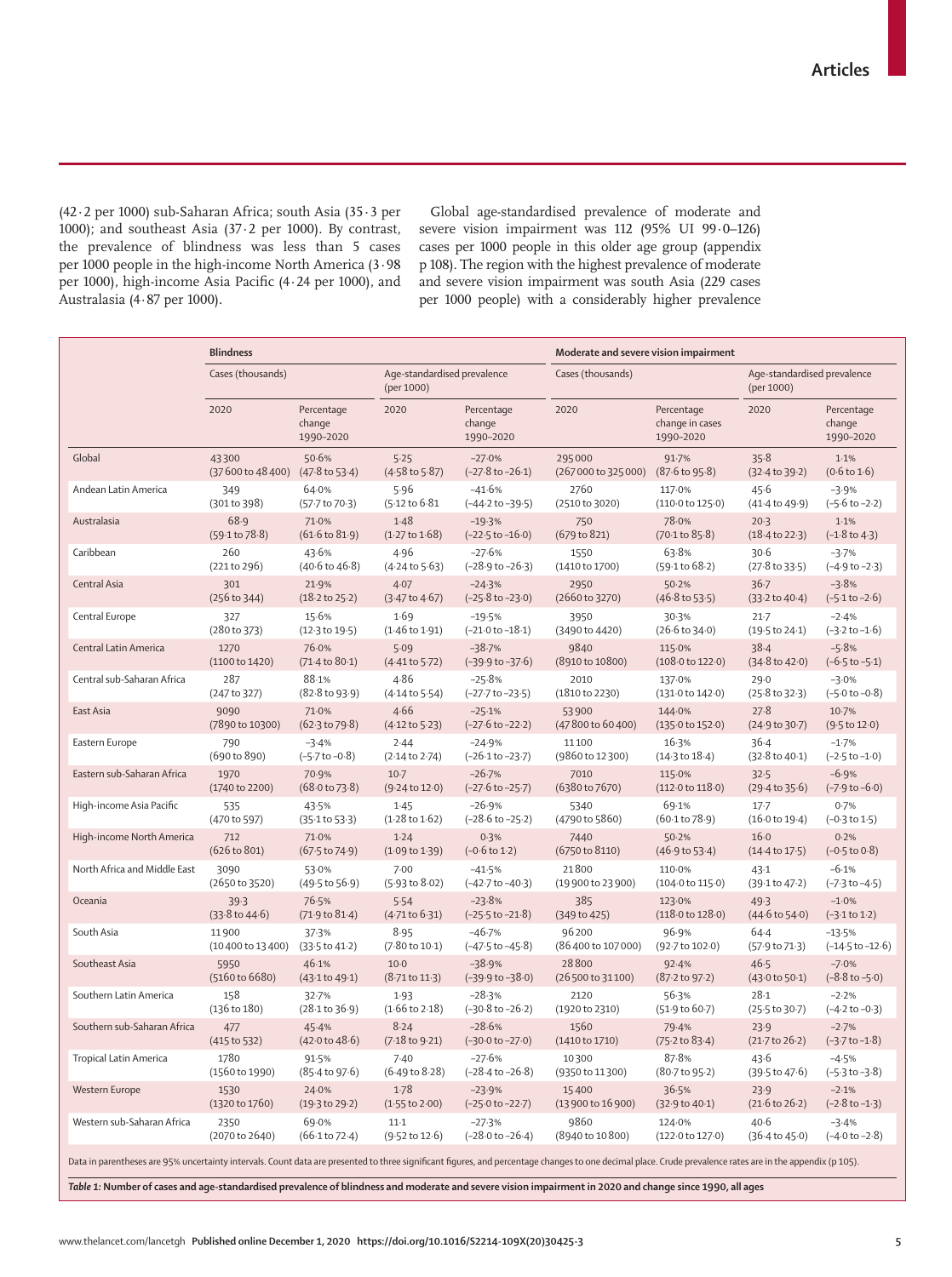|                                                                                                                                                                                                            | Mild vision impairment |                                   |                                           |                                   | Vision impairment from uncorrected presbyopia |                                   |                                           |                                   |
|------------------------------------------------------------------------------------------------------------------------------------------------------------------------------------------------------------|------------------------|-----------------------------------|-------------------------------------------|-----------------------------------|-----------------------------------------------|-----------------------------------|-------------------------------------------|-----------------------------------|
|                                                                                                                                                                                                            | Cases (in thousands)   |                                   | Age-standardised prevalence<br>(per 1000) |                                   | Cases (in thousands)                          |                                   | Age-standardised prevalence<br>(per 1000) |                                   |
|                                                                                                                                                                                                            | 2020                   | Percentage<br>change<br>1990-2020 | 2020                                      | Percentage<br>change<br>1990-2020 | 2020                                          | Percentage<br>change<br>1990-2020 | 2020                                      | Percentage<br>change<br>1990-2020 |
| Global                                                                                                                                                                                                     | 258000                 | 62.8%                             | 32.0                                      | $-3.9%$                           | 510000                                        | $124 - 4%$                        | $59 - 7$                                  | 6.3%                              |
|                                                                                                                                                                                                            | (233000 to 285000)     | $(57.5 \text{ to } 68.1)$         | (28.9 to 35.4)                            | $(-4.4 \text{ to } -3.4)$         | (371 000 to 667 000)                          | (120.1 to 129.2)                  | $(43.6 \text{ to } 78.1)$                 | $(4.8 \text{ to } 7.8)$           |
| Andean Latin America                                                                                                                                                                                       | 2140                   | 94.4%                             | $35 - 2$                                  | $-8.6%$                           | 2740                                          | 174.0%                            | 47.2                                      | $-4.5%$                           |
|                                                                                                                                                                                                            | (1930 to 2370)         | (87-1 to 103-0)                   | (31.7 to 39.1)                            | $(-10.1 to -6.8)$                 | (1980 to 3680)                                | $(159.0 \text{ to } 191.0)$       | $(34.0 \text{ to } 63.5)$                 | $(-9.2 \text{ to } 1.2)$          |
| Australasia                                                                                                                                                                                                | 427                    | 71.8%                             | 11.6                                      | $-2.9%$                           | 324                                           | 58.5%                             | 6.62                                      | $-25.1%$                          |
|                                                                                                                                                                                                            | (382 to 475)           | (64.3 to 79.7)                    | $(10.4 \text{ to } 12.9)$                 | $(-5.4 \text{ to } 0.3)$          | (219 to 454)                                  | $(21.8 \text{ to } 94.0)$         | (4.42 to 9.31)                            | $(-42.7 \text{ to } -9.5)$        |
| Caribbean                                                                                                                                                                                                  | 1730                   | 49.1%                             | 34.6                                      | $-9.7%$                           | 2690                                          | 91.2%                             | $50-6$                                    | $-6.7%$                           |
|                                                                                                                                                                                                            | (1550 to 1920)         | $(44.9 \text{ to } 53.3)$         | $(31.2 \text{ to } 38.3)$                 | $(-11.0 \text{ to } -8.4)$        | (1950 to 3630)                                | $(82.3 \text{ to } 99.2)$         | (36.7 to 68.0)                            | $(-11.0 \text{ to } -2.6)$        |
| Central Asia                                                                                                                                                                                               | 2200                   | 33.7%                             | 25.8                                      | $-6.7%$                           | 5040                                          | 62.4%                             | 65.4                                      | $-3.8%$                           |
|                                                                                                                                                                                                            | (1990 to 2440)         | $(30.0 \text{ to } 37.2)$         | $(23.3 \text{ to } 28.6)$                 | $(-8.0 \text{ to } -5.6)$         | (3590 to 6710)                                | $(55.2 \text{ to } 70.1)$         | $(46.6 \text{ to } 87.0)$                 | $(-7.4 \text{ to } -0.2)$         |
| Central Europe                                                                                                                                                                                             | 1980                   | 3.1%                              | $13 - 7$                                  | $-9.0%$                           | 12200                                         | 37.9%                             | $57-1$                                    | $-6.2%$                           |
|                                                                                                                                                                                                            | (1770 to 2220)         | $(-0.5 \text{ to } 6.9)$          | $(12.3 \text{ to } 15.2)$                 | $(-9.8 \text{ to } -8.1)$         | (8740 to 16 500)                              | $(30.3 \text{ to } 44.8)$         | $(41.3 \text{ to } 76.5)$                 | $(-8.5 \text{ to } -3.6)$         |
| Central Latin America                                                                                                                                                                                      | 9110                   | 91.3%                             | $35 - 7$                                  | $-9.6%$                           | 13700                                         | 199.0%                            | 54.8                                      | $-1.8%$                           |
|                                                                                                                                                                                                            | (8200 to 10100)        | $(83.4 \text{ to } 99.5)$         | (32.1 to 39.6)                            | $(-10.4 \text{ to } -8.9)$        | (9880 to 18 200)                              | (188.0 to 212.0)                  | (39.7 to 73.0)                            | $(-4.3 \text{ to } 1.0)$          |
| Central sub-Saharan Africa                                                                                                                                                                                 | 3840                   | 115.0%                            | 38.3                                      | $-10.2%$                          | 4710                                          | 131.0%                            | 82.8                                      | $-5.9%$                           |
|                                                                                                                                                                                                            | (3430 to 4330)         | (110.0 to 120.0)                  | $(34.4 \text{ to } 42.5)$                 | $(-12.0 \text{ to } -8.3)$        | (3400 to 6310)                                | (117.0 to 148.0)                  | (60.3 to 109)                             | $(-11.3 \text{ to } 0.0)$         |
| East Asia                                                                                                                                                                                                  | 60100                  | 53.4%                             | $34 - 1$                                  | $-10.3%$                          | 164000                                        | 146.0%                            | 73.8                                      | $-2.2%$                           |
|                                                                                                                                                                                                            | (53 300 to 67 200)     | $(44.8 \text{ to } 62.2)$         | $(30.6 \text{ to } 37.8)$                 | $(-11.1 to -9.6)$                 | (117000 to 216000)                            | $(137.0 \text{ to } 155.0)$       | $(53.2 \text{ to } 97.0)$                 | $(-4.8 \text{ to } 0.7)$          |
| Eastern Europe                                                                                                                                                                                             | 5340                   | 2.5%                              | $20-4$                                    | $-5.5%$                           | 26000                                         | 37.5%                             | 75.2                                      | 9.1%                              |
|                                                                                                                                                                                                            | (4770 to 5960)         | (0.1 to 4.9)                      | $(18.4 \text{ to } 22.7)$                 | $(-6.2 \text{ to } -4.8)$         | (18800 to 34400)                              | (33.4 to 41.5)                    | (54.7 to 98.8)                            | $(6.3 \text{ to } 12.2)$          |
| Eastern sub-Saharan Africa                                                                                                                                                                                 | 11300                  | 94.0%                             | 34.9                                      | $-14.1%$                          | 17300                                         | 114.0%                            | 95.2                                      | $-7.9%$                           |
|                                                                                                                                                                                                            | (10100 to 12800)       | $(91.6 \text{ to } 96.8)$         | $(31.6 \text{ to } 38.6)$                 | $(-14.9 \text{ to } -13.2)$       | (12 900 to 21 800)                            | $(107.0 \text{ to } 121.0)$       | (71.8 to 120)                             | $(-10.7 \text{ to } -4.9)$        |
| High-income Asia Pacific                                                                                                                                                                                   | 9840                   | 58.8%                             | 33.4                                      | $-5.5%$                           | 1980                                          | 121.0%                            | 4.57                                      | 0.2%                              |
|                                                                                                                                                                                                            | (8670 to 11000)        | (50-3 to 68-6)                    | $(30.3 \text{ to } 37.1)$                 | $(-6.1 \text{ to } -4.7)$         | (1330 to 2810)                                | $(93.0 \text{ to } 147.0)$        | (3.07 to 6.43)                            | $(-3.7 \text{ to } 4.5)$          |
| High-income North America                                                                                                                                                                                  | 5140                   | 46.0%                             | $11-3$                                    | $-2.3%$                           | 4930                                          | 77.3%                             | 7.94                                      | $-0.3%$                           |
|                                                                                                                                                                                                            | (4580 to 5700)         | (42.3 to 49.7)                    | $(10.2 \text{ to } 12.6)$                 | $(-2.9 \text{ to } -1.6)$         | (3480 to 6680)                                | (71.9 to 82.6)                    | $(5.67 \text{ to } 10.8)$                 | $(-2.7 \text{ to } 1.9)$          |
| North Africa and Middle East                                                                                                                                                                               | 14400                  | 80.5%                             | 26.8                                      | $-10.1%$                          | 14500                                         | 136.0%                            | $32 - 1$                                  | $-14.0%$                          |
|                                                                                                                                                                                                            | (13100 to 16000)       | (74.3 to 87.5)                    | (24.2 to 29.7)                            | $(-10.9 to -9.2)$                 | (10 300 to 19 500)                            | $(127.0 \text{ to } 143.0)$       | (22.9 to 43.5)                            | $(-16.8 \text{ to } -11.5)$       |
| Oceania                                                                                                                                                                                                    | 376                    | 99.2%                             | $36 - 5$                                  | $-6.6%$                           | 403                                           | 125.0%                            | 59.1                                      | $-4.3%$                           |
|                                                                                                                                                                                                            | (338 to 421)           | (94.6 to 104.0)                   | $(32.9 \text{ to } 40.5)$                 | $(-8.3 \text{ to } -4.5)$         | (284 to 544)                                  | (109.0 to 145.0)                  | (42.1 to 79.5)                            | $(-10.5 \text{ to } 3.6)$         |
| South Asia                                                                                                                                                                                                 | 60100                  | 73.9%                             | 38.3                                      | $-12.1%$                          | 167000                                        | 136.0%                            | 110                                       | $-4.0%$                           |
|                                                                                                                                                                                                            | (54100 to 66 900)      | (67.3 to 80.8)                    | $(34.5 \text{ to } 42.6)$                 | $(-12.8 \text{ to } -11.4)$       | (122 000 to 218 000)                          | (129.0 to 144.0)                  | (80.9 to 143)                             | $(-6.2 \text{ to } -1.4)$         |
| Southeast Asia                                                                                                                                                                                             | 30500                  | 49.5%                             | 48.0                                      | $-11.9%$                          | 29500                                         | 129.0%                            | 47.5                                      | $-9.6%$                           |
|                                                                                                                                                                                                            | (27600 to 33800)       | (43.7 to 55.8)                    | $(43.5 \text{ to } 53.0)$                 | $(-13.0 \text{ to } -10.9)$       | (21100 to 39 800)                             | (120.0 to 137.0)                  | $(34.0 \text{ to } 63.6)$                 | $(-12.3 \text{ to } -6.7)$        |
| Southern Latin America                                                                                                                                                                                     | 1290                   | 44.8%                             | 17.5                                      | $-6.2%$                           | 489                                           | 75.6%                             | 5.78                                      | $-5.8%$                           |
|                                                                                                                                                                                                            | (1160 to 1440)         | (39.7 to 49.9)                    | $(15.8 \text{ to } 19.5)$                 | $(-8.0 \text{ to } -4.1)$         | (332 to 696)                                  | $(62.2 \text{ to } 90.9)$         | (3.92 to 8.21)                            | $(-13.8 \text{ to } 2.1)$         |
| Southern sub-Saharan Africa                                                                                                                                                                                | 2530                   | 53.7%                             | 35.8                                      | $-9.1%$                           | 9570                                          | 126.0%                            | 150                                       | 3.2%                              |
|                                                                                                                                                                                                            | (2290 to 2810)         | (49.3 to 58.1)                    | (32.3 to 39.6)                            | $(-10.0 \text{ to } -8.2)$        | (7130 to 12 100)                              | $(118.0 \text{ to } 136.0)$       | (113 to 190)                              | $(-0.6 \text{ to } 7.5)$          |
| Tropical Latin America                                                                                                                                                                                     | 8490                   | 77.4%                             | $36-4$                                    | $-10.0%$                          | 8840                                          | 162.0%                            | 35.8                                      | $-7.8%$                           |
|                                                                                                                                                                                                            | (7620 to 9460)         | (69.7 to 85.2)                    | $(32.8 \text{ to } 40.3)$                 | $(-10.8$ to $-9.2)$               | (6250 to 12000)                               | $(148.0 \text{ to } 176.0)$       | (25.3 to 48.7)                            | $(-10.7 to -5.1)$                 |
| Western Europe                                                                                                                                                                                             | 10900                  | 32.7%                             | $17-3$                                    | $-5.1%$                           | 4490                                          | 50.6%                             | 5.08                                      | $-3.3%$                           |
|                                                                                                                                                                                                            | (9640 to 12 200)       | $(28.8 \text{ to } 37.0)$         | $(15.6 \text{ to } 19.1)$                 | $(-5.9 \text{ to } -4.4)$         | (3010 to 6340)                                | (43.7 to 59.5)                    | $(3.41 \text{ to } 7.21)$                 | $(-6.1 to 0.3)$                   |
| Western sub-Saharan Africa                                                                                                                                                                                 | 16000                  | 124.0%                            | 44.0                                      | $-7.1%$                           | 20000                                         | 148.0%                            | 92.6                                      | 4.9%                              |
|                                                                                                                                                                                                            | (14 400 to 17 900)     | (122.0 to 127.0)                  | $(39.8 \text{ to } 48.7)$                 | $(-7.5 \text{ to } -6.5)$         | (14600 to 26000)                              | (140.0 to 155.0)                  | (68.1 to 120)                             | (2.7 to 6.9)                      |
| Data in parentheses are 95% uncertainty intervals. Count data are presented to three significant figures, and percentage changes to one decimal place. Crude prevalence rates are in the appendix (p 106). |                        |                                   |                                           |                                   |                                               |                                   |                                           |                                   |

than the next two regions of highest prevalence, Oceania (173 per 1000) and southeast Asia (154 per 1000). Mild vision impairment affected 77·2 (66·2–88·2) people per 1000 of the global population in this older age group, with highest prevalence noted in southeast Asia (117 per 1000) and south Asia (108 per 1000; appendix p 108).

Change in age-standardised prevalence of mild vision impairment, moderate and severe vision impairment, and blindness in adults aged 50 years and older between 1990 and 2020 is shown in figure 2, globally and by region and sex; numbers affected, and change in agestandardised prevalence are shown in the appendix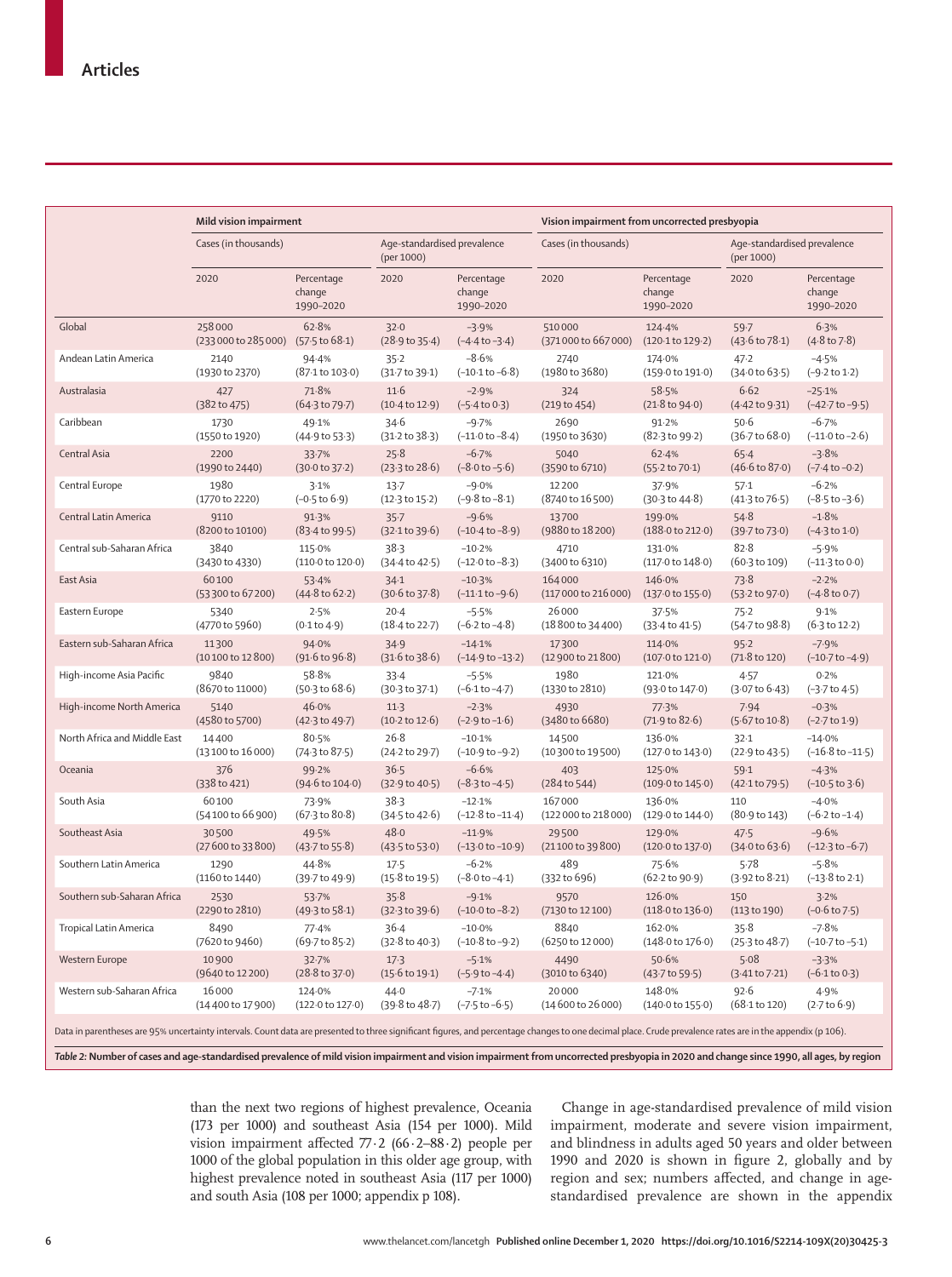(p 108), as are numbers affected and crude prevalence of vision impairment categories in 1990 for all ages (appendix p 109).

Globally between 1990 and 2020, among older adults, we estimated that age-standardised prevalence of blindness decreased by  $28.5\%$  (95% UI –29.4 to –27.7; from 25·8 [22·2 to 29·6] cases per 1000 in 1990, to 18·5  $[15.7$  to  $21.1]$  cases per 1000 in 2020), with the decrease being larger among males  $(-33.2\%, -34.0$  to  $-32.3)$  than among females  $(-25.0\%, -26.0 \text{ to } -23.9)$ . Change in crude prevalence for those aged 50 years and older for this period was  $-21.9\%$  ( $-23.3$  to  $-20.6$ ) in females and  $-27.4\%$  ( $-28.7$  to  $-26.2$ ) in males; and for all ages was 4.6% (2.6 to 6.6) for females and  $-0.7$  ( $-2.6$  to 1.1) for males. This reduction among both sexes was noted in all regions, but in particular in south Asia, where a change of  $-47.6\%$  ( $-48.4$  to  $-46.9$ ) was observed for both sexes combined in those aged 50 years and older. In this time period, for moderate and severe vision impairment, global estimated age-standardised prevalence among those aged 50 years and older increased slightly by 2·5% (1·9 to 3·2; from 109 [96·7 to 123] cases per 1000 in 1990 to 112 [99·0 to 126] cases per 1000 in 2020), and a more substantial increase was seen among females (4·27%, 1.86 to 3.17) than among males  $(0.35\%, -0.31$  to 1.03). We found considerable inter-region variation in this change—eg, for both sexes combined, south Asia (–12·6%, –13·8 to –11·6) and southeast Asia (–7·7%,  $-10.0$  to  $-5.2$ ) had the most substantial decreases, whereas an increase of 8·5% (7·1 to 9·9) was found for east Asia. For mild vision impairment, age-standardised prevalence reduced slightly by  $0.3\%$  (– $0.8$  to – $0.2$ ; from 77·8 [66·3–88·4] cases per 1000 in 1990 to 77·3 [66·2–88·2] cases per 1000 in 2020) globally and in all regions, with a reduction of  $3.1\%$  (-3.7 to 2.4) in males whereas the prevalence in females increased by 1·9% (1·2 to 2·5). For vision impairment from uncorrected presbyopia, we were not able to do global and inter-regional analyses due to sparsity of data.

By 2050, the number of people with blindness in the global population is predicted to increase to 61·0 million (95% UI 52·9–69·3). Moderate and severe vision impairment is predicted to affect 474 million (428–518) people, mild vision impairment to affect 360 million (322–400) people, and vision impairment from uncorrected presbyopia to affect 866 million (629–1150) people. A breakdown of estimates by sex is given in figure 3 and by region and sex in the appendix (pp 112–113).

GBD has published YLD data for 2019;<sup>23</sup> therefore, the report and analyses that follow relate to 2019. Sense organ diseases form an aggregate of disability resulting from blindness and vision loss due to eye diseases (near vision loss, uncorrected refractive error, glaucoma, agerelated macular degeneration, cataract, and other vision loss), age-related and other hearing loss, and other sense organ diseases. These diseases resulted in 66·1 million



*Figure 1:* **Estimated age-specific prevalence of distance vision impairment (A) and vision impairment from uncorrected presbyopia (B), by sex, in 2020**

Solid lines show sex-specific prevalence estimates, with shaded areas indicating 95% uncertainty intervals.

(95% UI 45·1–93·0) YLDs or 7·7% (6·4–9·3) of total YLDs in 2019. Blindness and vision loss resulted in 22·6 million (15·6–31·7) global YLDs in 2019, a 20·3% (18·9–21·9) increase since 2010; YLD data can be viewed through the [GBD Compare tool.](https://vizhub.healthdata.org/gbd-compare/)

When ranked against all causes of disease by YLDs in the Global Burden of Diseases, Injuries and Risk Factors Study 2019, blindness and low vision ranked eighth (contributing  $3.8\%$  [95% UI  $3.0-4.9$ ] of all YLDs) in the aged 50–69 years age group for both sexes (following**,** in order of the highest ranking, low back pain, diabetes, age-related hearing loss, other musculoskeletal causes, depressive disorders, osteoarthritis, and headache disorders), and fourth (contributing 6·4% [5·4–7·4] of all YLDs) in the aged 70 years and older age group (following**,** in order of the highest ranking, age-related hearing loss, diabetes, and low back pain).

## **Discussion**

In 2013, the World Health Assembly adopted resolution 66.4, which included *Towards universal eye health: a global*  action plan 2014–2019.<sup>3</sup> The vision was "A world in which nobody is needlessly visually impaired, where those with unavoidable vision loss can achieve their full potential and where there is universal access to comprehensive eye care services."3 The primary indicator of the global action plan was the prevalence and causes of vision impairment, which included moderate and severe vision impairment and blindness. The global action plan also set a specific global target: a reduction in the prevalence of avoidable vision impairment of 25% by 2019 from the baseline of 2010. Has this target been met? In 2010, of the

For **GBD Compare tool** see [https://vizhub.healthdata.org/](https://vizhub.healthdata.org/gbd-compare/) [gbd-compare/](https://vizhub.healthdata.org/gbd-compare/)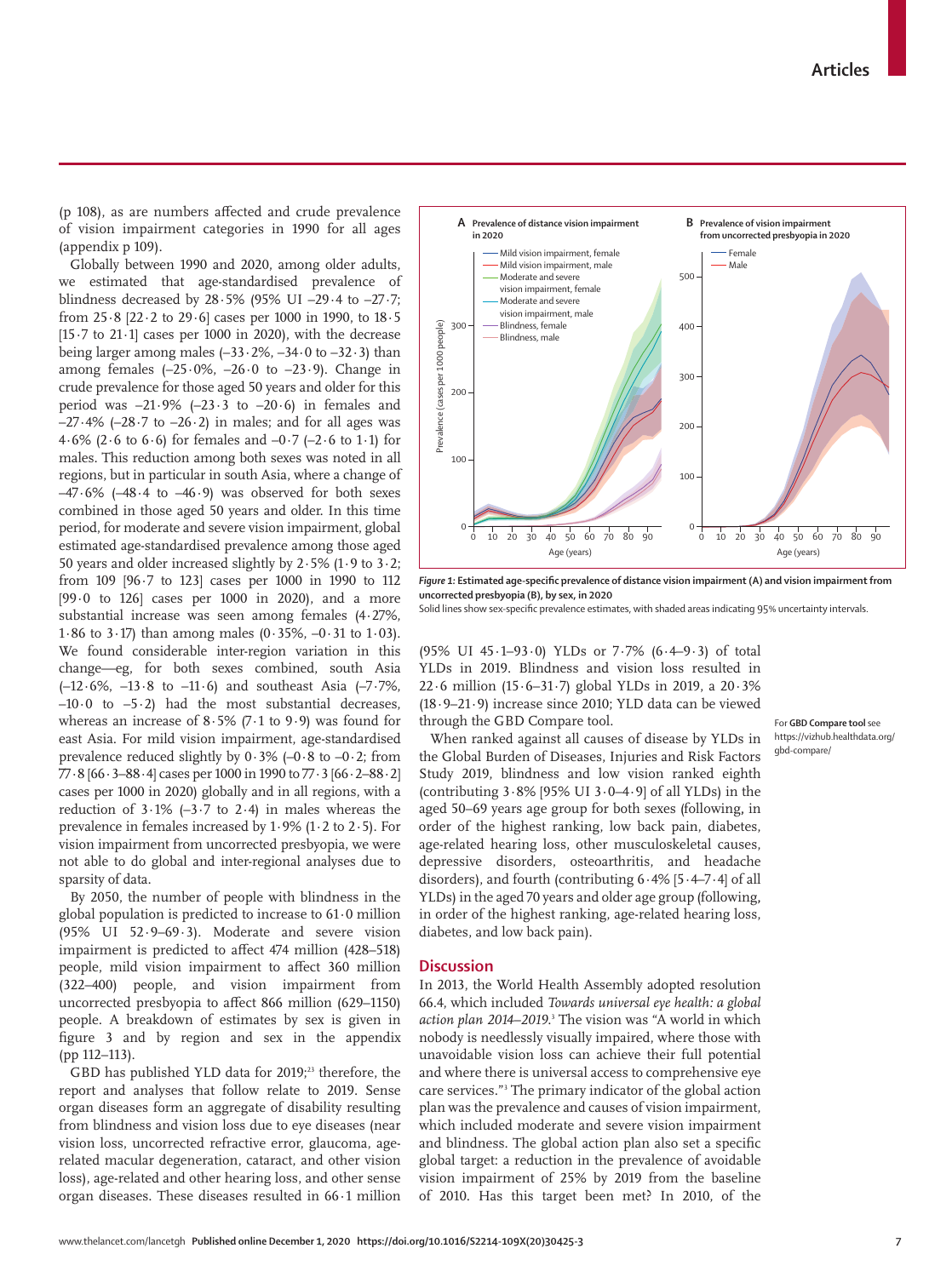

*Figure 2:* **Estimated percentage change in age-standardised prevalence of blindness, moderate and severe vision impairment, and mild vision impairment among individuals aged 50 years and older, by region and sex, 1990–2020**

Bars show the percentage change in age-standardised prevalence, with errors bars indicating 95% uncertainty intervals.

global population of 6·9 billion people, we estimate 37·0 million people were blind and an additional 233·5 million people had moderate and severe vision impairment. Hence, the prevalence of vision impairment, as defined by the global action plan, was 3·92%. In the current study, we estimate that there are 43·3 million people who are blind and an additional 295 million people with moderate and severe vision impairment in a total world population of 7·79 billion in 2020. Hence, the prevalence of vision impairment in 2020, as defined by the global action plan, was 4·34%. Although in this study we are not specifically addressing so-called avoidable vision impairment that the global action plan specified in its global target (the causal breakdown into avoidable and unavoidable vision impairment is covered in another report by our group<sup> $27$ </sup>), in terms of crude prevalence, the target has clearly not been met. The increase in prevalence is determined by at least two variables: the need and the provision of services. Factors contributing to the extent of provision of services include the extent of services available (dependent on the availability of limited resources allocated to blindness alleviation *vs* other competing priorities); awareness of the population that the services are available; perceived need for services among the population (including assurance of quality); and the extent to which barriers such as cost of travel, fees, and fears can be overcome. Sustainability of the efforts put into provision of these services is one of many long-term needs. Although the observed decrease in age-adjusted burden of vision impairment suggests systematic improvements are occurring, more improvements are needed to alleviate the problem of vision impairment to the extent envisioned in the global action plan. These measures would need to address both the supply of services and factors affecting demand for the services.

However, encouragingly, the age-adjusted prevalence of blindness was estimated to have reduced by 27·0% (95% UI –27·8 to –26·1) globally between 1990 to 2020. Conversely, the age-adjusted prevalence of moderate and severe vision impairment increased slightly (1·1%, 0·6 to 1·6). This slight increase is probably due to resources for cataract being directed to more severe disease (cataract surgical coverage is substantially higher for eyes with visual acuity of less than 3/60 than for eyes with a visual acuity of less than 6/18, especially in the most recent RAAB surveys and in low-income and middle-income countries,<sup>5</sup> although the causal contribution to the change in age-standardised prevalence has been investigated in another report by our group<sup>27</sup>).

As we noted in the 2015 estimates,<sup>4</sup> approximately 75% of the global population who are blind are aged 50 years and older. Although the growth rate of the world's population has been decreasing since the late 1960s, the world's population has continued to increase, predicted to reach an inflection point in 2020. The current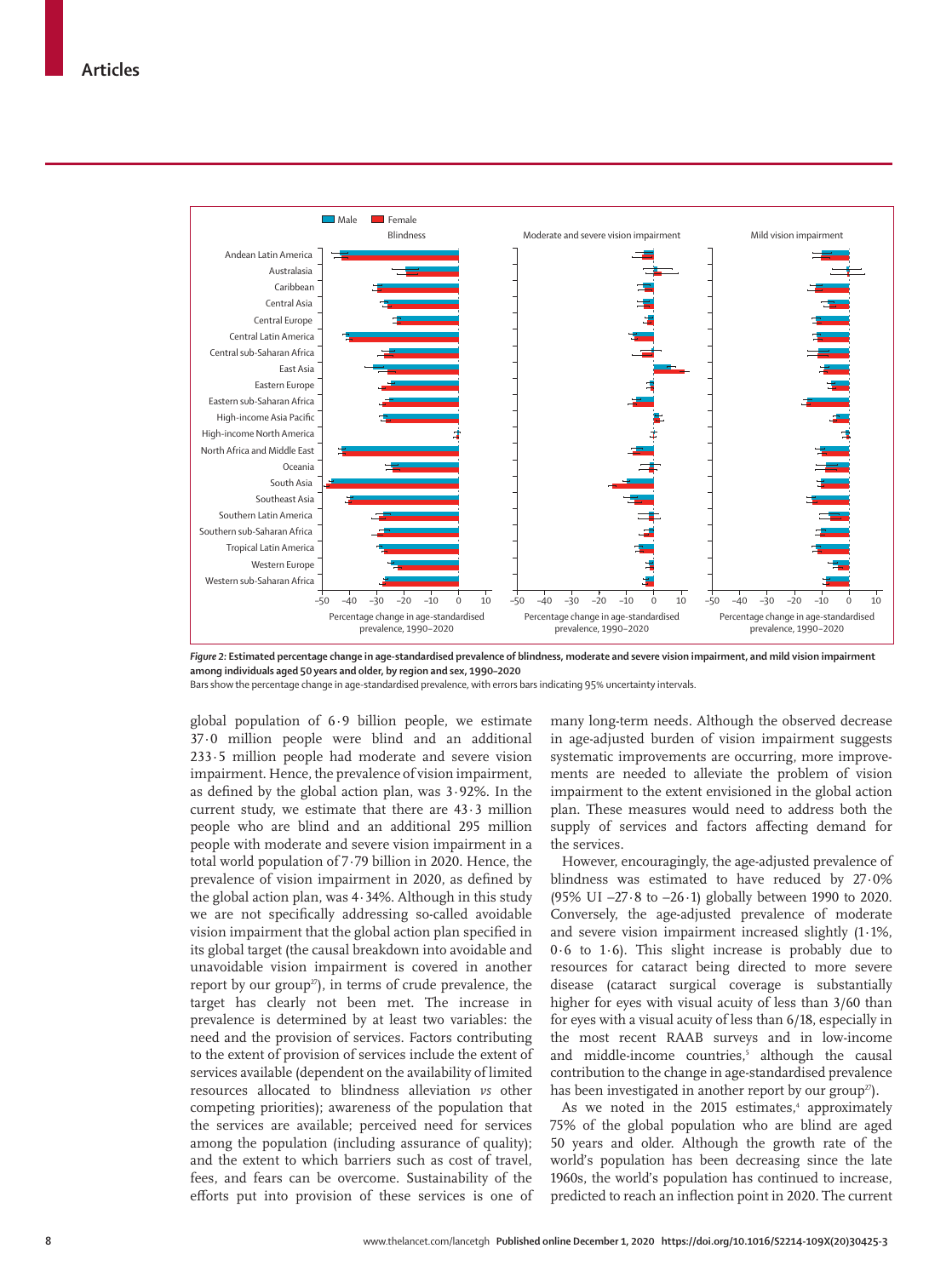total population of 7·79 billion is expected to plateau at approximately 11 billion by 2100.<sup>28</sup> The rate of population growth remains especially high in the group of 47 countries designated by the UN as the least developed, including 32 countries in sub-Saharan Africa.<sup>28</sup> In 2018, for the first time in human history, people aged 65 years or older outnumbered children younger than 5 years. 29 Between 2020 and 2050, the proportion of the world's population aged 65 years or older is expected to double, from approximately 1 billion to 2 billion.<sup>28</sup> The ageing of the world's population will have critical ramifications on age-related diseases, including agerelated blindness from cataract, uncorrected refractive error, age-related macular degeneration, and glaucoma.

Furthermore, the increasing proportion of the world's population that are now in the oldest age groups deserves specific attention. In this study, we found that the prevalence of blindness in those aged 90–94 years was more than 11 times greater than in those aged 50–54 years. However, we should be mindful that although the regions undergoing development with increasing life expectancies face the challenge of age-related vision impairment, the most under-developed and economically disadvantaged regions, particularly sub-Saharan Africa, still have the highest prevalence of blindness in older adults.

Another important finding made possible with the more granular data we used in this analysis than in previous analyses, was the sex difference in the vision impairment burden. The VLEG and others have previously noted a higher prevalence of vision impairment in women than in men, particularly in low-income and middle-income countries.4,29 The factors contributing to this disparity are complex and can be attributed to biological (eg, women tending to live longer than men and are more at risk of developing some conditions such as cataract) and social factors (eg, social discrimination that appears to result in more women having vision loss than men when no such a magnitude of difference in incidence of disease by sex is clearly seen). In the current study, we observed that, between 1990 and 2020, the age-standardised prevalence of blindness in older adults reduced by 25·0% in women and 33·2% in men. However, for mild vision impairment and moderate and severe vision impairment, the global age-standardised prevalence for women increased. These data provide evidence-based motivation to understand the region-specific reasons for the sex discrepancy and initiate strategies to close this gap.

The age-standardised prevalence of moderate and severe vision impairment in east Asia increased between 1990 and 2020 by 10·7%. This increase is most likely related to the myopia epidemic that began approximately 30 years ago in this region. $30$  It might also result from a reduction in the prevalence of blindness, with people who were formerly blind moving to the category of moderate and severe vision impairment because of residual or coexisting ocular disease or damage. An increase in progressive axial myopia has paralleled the



*Figure 3:* **Forecast of number of people affected by mild vision impairment (A), moderate and severe vision impairment (B), blindness (C), and vision impairment from uncorrected presbyopia (D), all ages by sex, 1990–2050**

Datapoints are estimates number of people affected in millions, with lines linking the datapoints and shaded areas indicating the 95% uncertainty intervals.

increase in education levels during the past 30 years in parts of east Asia.30 In a similar way that trachoma was once described as a so-called disease of the crèche (preschool child care), converging evidence has indicated that myopia is largely a so-called disease of the classroom, especially the competitive classroom.<sup>30</sup> Genetic factors have a relatively minor role.<sup>31</sup> The recognition that myopia is driven largely by environmental factors related to intensive schoolwork has motivated successful treatment strategies that increase time spent outdoors for schoolchildren.<sup>32</sup> These simple and inexpensive strategies will need to be widely adopted, particularly as development and associated improvements in education levels increase over the coming decades.

Presbyopia was reported to affect more than 1 billion people globally in 2005; however, this estimate was based on robust data from only four countries (India, Tanzania, Brazil, and Timor-Leste).<sup>33</sup> In response to the paucity of data, WHO developed a standardised protocol for assessing the prevalence of vision impairment from uncorrected presbyopia.<sup>34,35</sup> A 2018 meta-analysis estimated that, in 2015, 826 million people had near vision impairment due to no, or inadequate, presbyopic correction.36 The relative sparsity of data about uncorrected presbyopia remains problematic. Until 2019, the International Classification of Diseases did not have a definition of near vision impairment. This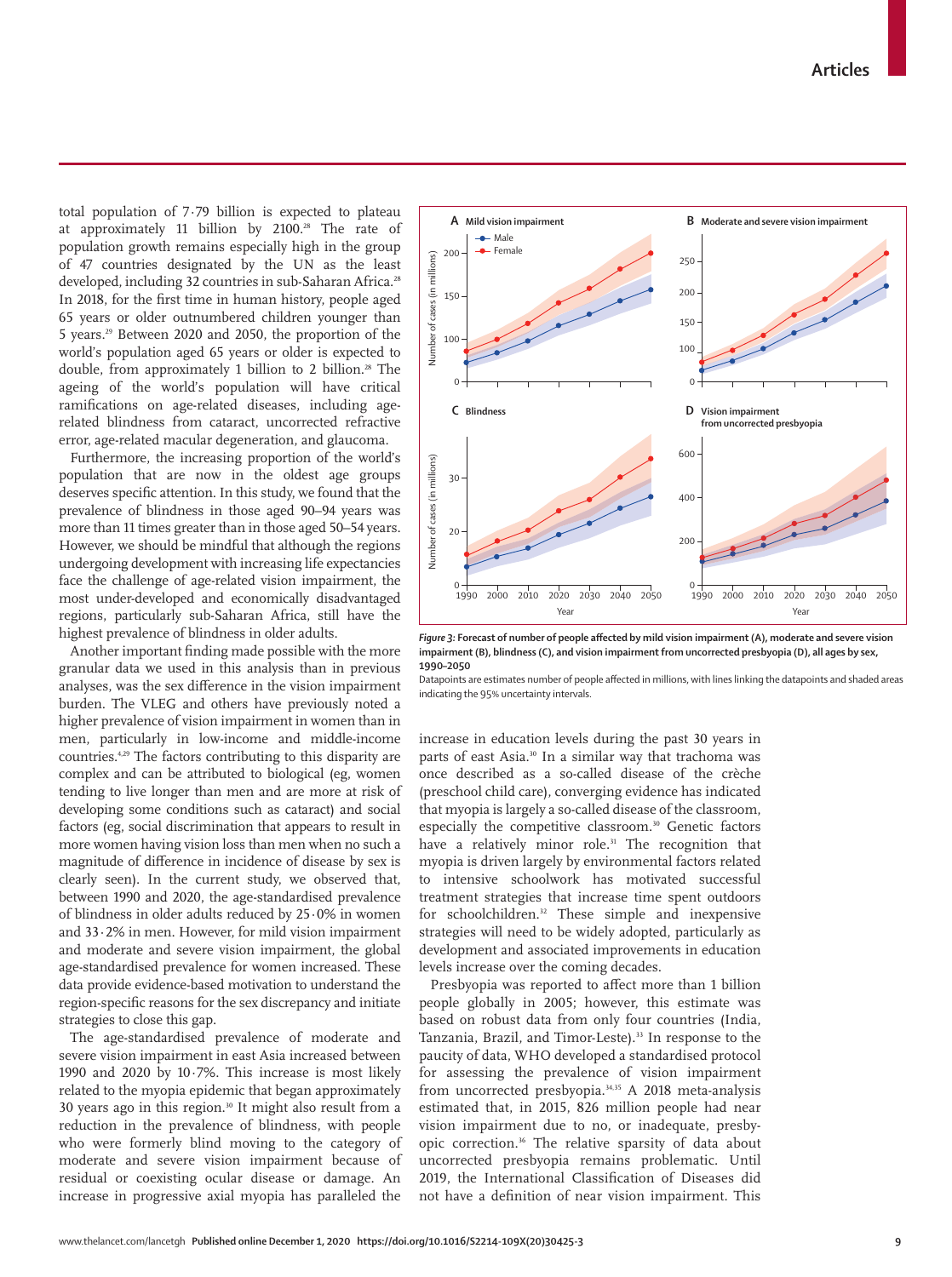limitation prevents the presentation of meaningful analysis of the temporal change in prevalence of vision impairment from uncorrected presbyopia. However, it exemplifies the importance of surveys incorporating a near vision component to better understand future trends.

This study highlights the large burden of mild, moderate, and severe vision impairment that could become overwhelming as the global population ages in both high-income countries and low-income and middleincome-countries. While low-income and middle-income countries are challenged with detecting and delivering care to those already in an advanced state of vision loss, high-income countries face service delivery challenges to manage chronic age-related eye diseases in an ageing population with increasing life expectancy.<sup>37</sup>

The VLEG contributed data on vision impairment prevalence to WHO's recent *World report on vision,* based on the VLEG's 2015 estimates.<sup>5</sup> WHO recognises the challenges being faced and recommends that eye care become an integral part of universal health coverage.<sup>5</sup> Such integration would be beneficial, but impactful reduction in the prevalence of vision loss will also require concerted action targeting both avoidable blindness due to cataract and uncorrected refractive error and strategies to restrict vision impairment from chronic age-related diseases and diabetic eye disease.

The strengths of this updated review and analysis for 2020 include the substantial addition of new data sources and the wider geographical region that these sources cover. In particular, the contribution of the RAAB surveys, most of which took place in low-income and middleincome countries, has been enhanced by the extraction of data disaggregated into smaller age categories, which has greatly strengthened the fitting of age patterns to the data from these surveys. However, our study also had several limitations. For example, several regions, such as central sub-Saharan Africa, central and eastern Europe, and central Asia, still have little or no population-based data, so estimates in these regions rely on extrapolation from other regions. Sparse data also restricted our ability to estimate temporal trends. Few data were available for children, and although we were able to include data from the Refractive Errors Studies in Children, which involved robust population-based sampling,<sup>38</sup> many studies containing data on children were done in school settings. Such reporting might lead to bias in countries with low school enrolment. Additionally, approximately 15–20% of included sources reported best-corrected vision instead of presenting vision, and therefore we adjusted these data to the reference definition. These adjustments were based on data that matched presenting and best-corrected data. Because the uncertainty of this adjustment is carried forwards, these datapoints have wide uncertainty intervals, but were weighted accordingly in the Bayesian modelling. We describe inclusion criteria used when assessing potential sources of vision data in

the appendix. During data processing, we applied data adjustments to studies that did not match our reference definition to make use of as much data as possible. For example, our reference definition is presenting visual acuity, so we adjusted best-corrected visual acuity systematically on the basis of the results of a regression analysis comparing the prevalence of the two methods. Our estimation tool (DisMod-MR) quantifies betweenstudy heterogeneity (the part of variance not ascribed to fixed effects or geographical random effects) and adds uncertainty based on that finding. Notably, this process does not preclude any remaining measurement error that we were unable to account for.

For the first time in our reports, we have incorporated YLDs into our analysis. Although VLEG remains concerned over the disproportionally low disability weights assigned to blindness and vision impairment,<sup>39,40</sup> these disabilities are responsible for 2·6% (95% UI  $2.2-3.2$ ) of total global YLDs, and are highly ranked against other age-related diseases.<sup>24</sup> Younger people with blindness (and moderate and severe vision impairment) are more likely to have an irreversible cause of vision impairment than older people. This fact and the longer remaining life expectancy mean that blindness and vision impairment at a younger age are potentially more important than at an older age in terms of YLDs.

The WHO *World report on vision* observes that "Concerted action during the past 30 years has yielded many successes: global advocacy efforts have been launched; World Health Assembly resolutions adopted; and actions plans implemented. Recent scientific and technological developments promise to further accelerate these advances. Nonetheless, progress is not keeping pace with population eye care needs."5 We are encouraged by the reduction in the global prevalence of age-related blindness but the increase in the crude prevalence of blindness is sobering. This evidence indicates that we face enormous challenges as the global population grows and ages. Strategic and cost-effective approaches targeting cataract and uncorrected refractive error need renewed impetus and clever use of emerging technologies towards solving the problem of global vision impairment should be a health priority. Because most cases of vision impairment require individual-level clinical care, training and sustainable delivery system development require renewed attention.

#### **Contributors**

Please see the appendix (pp 114–115) for more detailed information on authors' contributions to the research, divided into the following categories: managing the estimation process; writing the first draft of the manuscript; providing data or critical feedback on data sources; development of methods or computational machinery; providing critical feedback on methods or results; extracting, cleaning, or cataloguing data; designing or coding figures and tables; drafting the manuscript or revising it critically for important intellectual content; and managing the overall research enterprise.

# **GBD 2019 Blindness and Vision Impairment Collaborators**

\*Rupert R A Bourne, \*Jaimie D Steinmetz, Seth Flaxman, Paul Svitil Briant, Hugh R Taylor, Serge Resnikoff, Robert James Casson,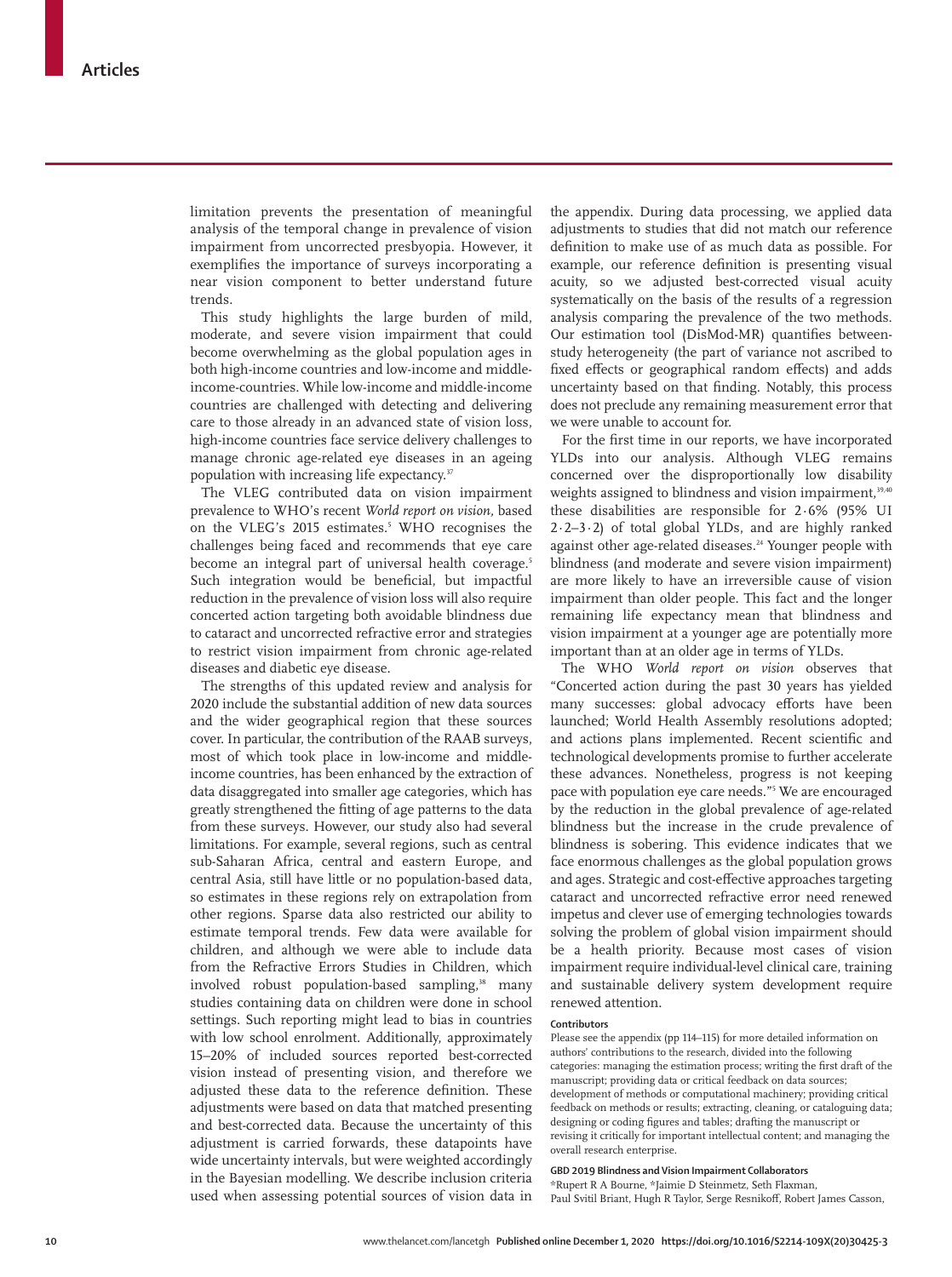Amir Abdoli, Eman Abu-Gharbieh, Ashkan Afshin, Hamid Ahmadieh, Yonas Akalu, Alehegn Aderaw Alamneh, Wondu Alemayehu, Ahmed Samir Alfaar, Vahid Alipour, Etsay Woldu Anbesu, Sofia Androudi, Jalal Arabloo, Aries Arditi, Malke Asaad, Eleni Bagli, Atif Amin Baig, Till Winfried Bärnighausen, Maurizio Battaglia Parodi, Akshaya Srikanth Bhagavathula, Nikha Bhardwaj, Pankaj Bhardwaj, Krittika Bhattacharyya, Ali Bijani, Mukharram Bikbov, Michele Bottone, Tasanee Braithwaite, Alain M Bron, Zahid A Butt, Ching-Yu Cheng, Dinh-Toi Chu, Maria Vittoria Cicinelli, João M Coelho, Baye Dagnew, Xiaochen Dai, Reza Dana, Lalit Dandona, Rakhi Dandona, Monte A Del Monte, Jenny P Deva, Daniel Diaz, Shirin Djalalinia, Laura E Dreer, Joshua R Ehrlich, Leon B Ellwein, Mohammad Hassan Emamian, Arthur G Fernandes, Florian Fischer, David S Friedman, João M Furtado, Abhay Motiramji Gaidhane, Shilpa Gaidhane, Gus Gazzard, Berhe Gebremichael, Ronnie George, Ahmad Ghashghaee, Mahaveer Golechha, Samer Hamidi, Billy Randall Hammond, Mary Elizabeth R Hartnett, Risky Kusuma Hartono, Simon I Hay, Golnaz Heidari, Hung Chak Ho, Chi Linh Hoang, Mowafa Househ, Segun Emmanuel Ibitoye, Irena M Ilic, Milena D Ilic, April D Ingram, Seyed Sina Naghibi Irvani, Ravi Prakash Jha, Rim Kahloun, Himal Kandel, Ayele Semachew Kasa, John H Kempen, Maryam Keramati, Moncef Khairallah, Ejaz Ahmad Khan, Rohit C Khanna, Mahalaqua Nazli Khatib, Judy E Kim, Yun Jin Kim, Adnan Kisa, Sezer Kisa, Ai Koyanagi, Om P Kurmi, Van Charles Lansingh, Janet L Leasher, Nicolas Leveziel, Hans Limburg, Marek Majdan, Navid Manafi, Kaweh Mansouri, Colm McAlinden, Seyed Farzad Mohammadi, Abdollah Mohammadian-Hafshejani, Reza Mohammadpourhodki, Ali H Mokdad, Delaram Moosavi, Alan R Morse, Mehdi Naderi, Kovin S Naidoo, Vinay Nangia, Cuong Tat Nguyen, Huong Lan Thi Nguyen, Kolawole Ogundimu, Andrew T Olagunju, Samuel M Ostroff, Songhomitra Panda-Jonas, Konrad Pesudovs, Tunde Peto, Zahiruddin Quazi Syed, Mohammad Hifz Ur Rahman, Pradeep Y Ramulu, David Laith Rawaf, Salman Rawaf, Nickolas Reinig, Alan L Robin, Luca Rossetti, Sare Safi, Amirhossein Sahebkar, Abdallah M Samy, Deepak Saxena, Janet B Serle, Masood Ali Shaikh, Tueng T Shen, Kenji Shibuya, Jae Il Shin, Juan Carlos Silva, Alexander Silvester, Jasvinder A Singh, Deepika Singhal, Rita S Sitorus, Eirini Skiadaresi, Vegard Skirbekk, Amin Soheili, Raúl A R C Sousa, Emma Elizabeth Spurlock, Dwight Stambolian, Biruk Wogayehu Taddele, Eyayou Girma Tadesse, Nina Tahhan, Md Ismail Tareque, Fotis Topouzis, Bach Xuan Tran, Ravensara S Travillian, Miltiadis K Tsilimbaris, Rohit Varma, Gianni Virgili, Ningli Wang, Ya Xing Wang, Sheila K West, Tien Y Wong, Zoubida Zaidi, Kaleab Alemayehu Zewdie, Jost B Jonas†, Theo Vos†. \*Contributed equally. †Joint last authors.

#### **Affiliations**

Vision and Eye Research Institute (Prof R R A Bourne MD, A Silvester MSc), Anglia Ruskin University, Cambridge, UK; Institute for Health Metrics and Evaluation (J D Steinmetz PhD, P S Briant BS, A Afshin MD, X Dai PhD, Prof L Dandona MD, Prof R Dandona PhD, Prof S I Hay FMedSci, Prof A H Mokdad PhD, S M Ostroff PhD, N Reinig BS, E E Spurlock BA, R S Travillian PhD, Prof T Vos PhD), Department of Health Metrics Sciences, School of Medicine (A Afshin MD, Prof R Dandona PhD, Prof S I Hay FMedSci, Prof A H Mokdad PhD, Prof T Vos PhD), Henry M Jackson School of International Studies (S M Ostroff PhD), Department of Ophthalmology (Prof T T Shen MD), University of Washington, Seattle, WA, USA; Department of Mathematics (S Flaxman PhD, M Bottone PhD), WHO Collaborating Centre for Public Health Education and Training (D L Rawaf MD), Department of Primary Care and Public Health (Prof S Rawaf MD), Imperial College London, London, UK; School of Population and Global Health (Prof H R Taylor MD), University of Melbourne, Carlton, VIC, Australia; School of Optometry and Vision Science (Prof S Resnikoff MD, R C Khanna MPH, Prof K S Naidoo PhD, Prof K Pesudovs PhD, N Tahhan PhD), UNSW, Sydney, NSW, Australia; Brien Holden Vision Institute, Sydney, Australia (Prof S Resnikoff MD); Department of Ophthalmology (Prof R J Casson PhD), University of Adelaide, Adelaide, SA, Australia; Department of Parasitology and Mycology (A Abdoli PhD), Jahrom University of Medical Sciences, Jahrom, Iran; Department of Clinical Sciences (E Abu-Gharbieh PhD), University of Sharjah, Sharjah, United Arab Emirates; Ophthalmic

Research Center (H Ahmadieh MD, S Safi PhD), Department of Ophthalmology (H Ahmadieh MD), Research Institute for Endocrine Sciences (S N Irvani MD), Ophthalmic Epidemiology Research Center (S Safi PhD), Shahid Beheshti University of Medical Sciences, Tehran, Iran; Department of Medical Physiology (Y Akalu MSc), Department of Human Physiology (B Dagnew MSc), University of Gondar, Gondar, Ethiopia; Department of Human Nutrition and Food Sciences (A A Alamneh MPH), Debre Markos University, Debre Markos, Ethiopia; The Fred Hollows Foundation, Sydney, NSW, Australia (W Alemayehu MD); Berhan Public Health & Eye Care Consultancy, Addis Ababa, Ethiopia (W Alemayehu MD); Department of Ophthalmology (A S Alfaar MD), University of Leipzig Medical Center, Leipzig, Germany; Department of Ophthalmology (A S Alfaar MD), Charité Medical University Berlin, Berlin, Germany; Health Management and Economics Research Center (V Alipour PhD, J Arabloo PhD, A Ghashghaee BSc), Health Economics Department (V Alipour PhD), Student Research Committee (A Ghashghaee BSc), School of Medicine (N Manafi MD), Iran University of Medical Sciences, Tehran, Iran; Department of Public Health (E W Anbesu MPH), Samara University, Samara, Ethiopia; Department of Medicine (S Androudi PhD), University of Thessaly, Volos, Greece; Department of Research (A Arditi PhD), Visibility Metrics, Chappaqua, NY, USA; Department of Plastic Surgery (M Asaad MD), University of Texas, Houston, TX, USA; Department of Ophthalmology (E Bagli PhD), University Hospital of Ioannina, Ioannina, Greece; Institute of Molecular Biology & Biotechnology (E Bagli PhD), Foundation for Research & Technology, Ioannina, Greece; Unit of Biochemistry (A A Baig PhD), Sultan Zainal Abidin University, Kuala Terengganu, Malaysia; Heidelberg Institute of Global Health (Prof T W Bärnighausen MD), Department of Ophthalmology (S Panda-Jonas MD), Heidelberg University, Heidelberg, Germany; T H Chan School of Public Health (Prof T W Bärnighausen MD), Department of Ophthalmology (R Dana MD, Prof D S Friedman MD, Prof J H Kempen MD), Harvard University, Boston, MA, USA; Department of Ophthalmology (Prof M Battaglia Parodi MD), Vita-Salute San Raffaele University, Milano, Italy; Institute of Public Health (A S Bhagavathula PharmD), United Arab Emirates University, Al Ain, United Arab Emirates; Department of Social and Clinical Pharmacy (A S Bhagavathula PharmD), Charles University, Hradec Kralova, Czech Republic; Department of Anatomy (Prof N Bhardwaj MD), Government Medical College Pali, Pali, India; Department of Community Medicine and Family Medicine (P Bhardwaj MD), School of Public Health (P Bhardwaj MD), All India Institute of Medical Sciences, Jodhpur, India; Department of Statistical and Computational Genomics (K Bhattacharyya MSc), National Institute of Biomedical Genomics, Kalyani, India; Department of Statistics (K Bhattacharyya MSc), University of Calcutta, Kolkata, India; Social Determinants of Health Research Center (A Bijani PhD), Babol University of Medical Sciences, Babol, Iran; Epidemiology Department (Prof M Bikbov PhD), Ufa Eye Research Institute, Ufa, Russia; Department of Computer Science (M Bottone PhD), Middlesex University London, London, UK; Ophthalmology Department (T Braithwaite PhD), Moorfields Eye Hospital NHS Foundation Trust, London, UK; International Centre for Eye Health (T Braithwaite PhD), London School of Hygiene & Tropical Medicine, London, UK; Department of Ophthalmology (Prof A M Bron MD), University Hospital Dijon, Dijon, France; Eye and Nutrition Research Group (Prof A M Bron MD), Université Bourgogne Franche-Comté, Dijon, France; School of Public Health and Health Systems (Z A Butt PhD), University of Waterloo, Waterloo, ON, Canada; Al Shifa School of Public Health (Z A Butt PhD), Al Shifa Trust Eye Hospital, Rawalpindi, Pakistan; Ocular Epidemiology Research Group (Prof C Cheng MD), Singapore Eye Research Institute, Singapore, Singapore; Ophthalmology & Visual Sciences Academic Clinical Program (Prof C Cheng MD), Duke-NUS Medical School (Prof T Y Wong MD), Singapore, Singapore; Faculty of Biology (D Chu PhD), Hanoi National University of Education, Hanoi, Vietnam; Department of Ophthalmology (M Cicinelli MD), San Raffaele Scientific Institute, Milano, Italy; University Hospital Center of Porto (J M Coelho MD), University of Porto, Porto, Portugal; Public Health Foundation of India, Gurugram, India (Prof L Dandona MD, Prof R Dandona PhD); Indian Council of Medical Research, New Delhi,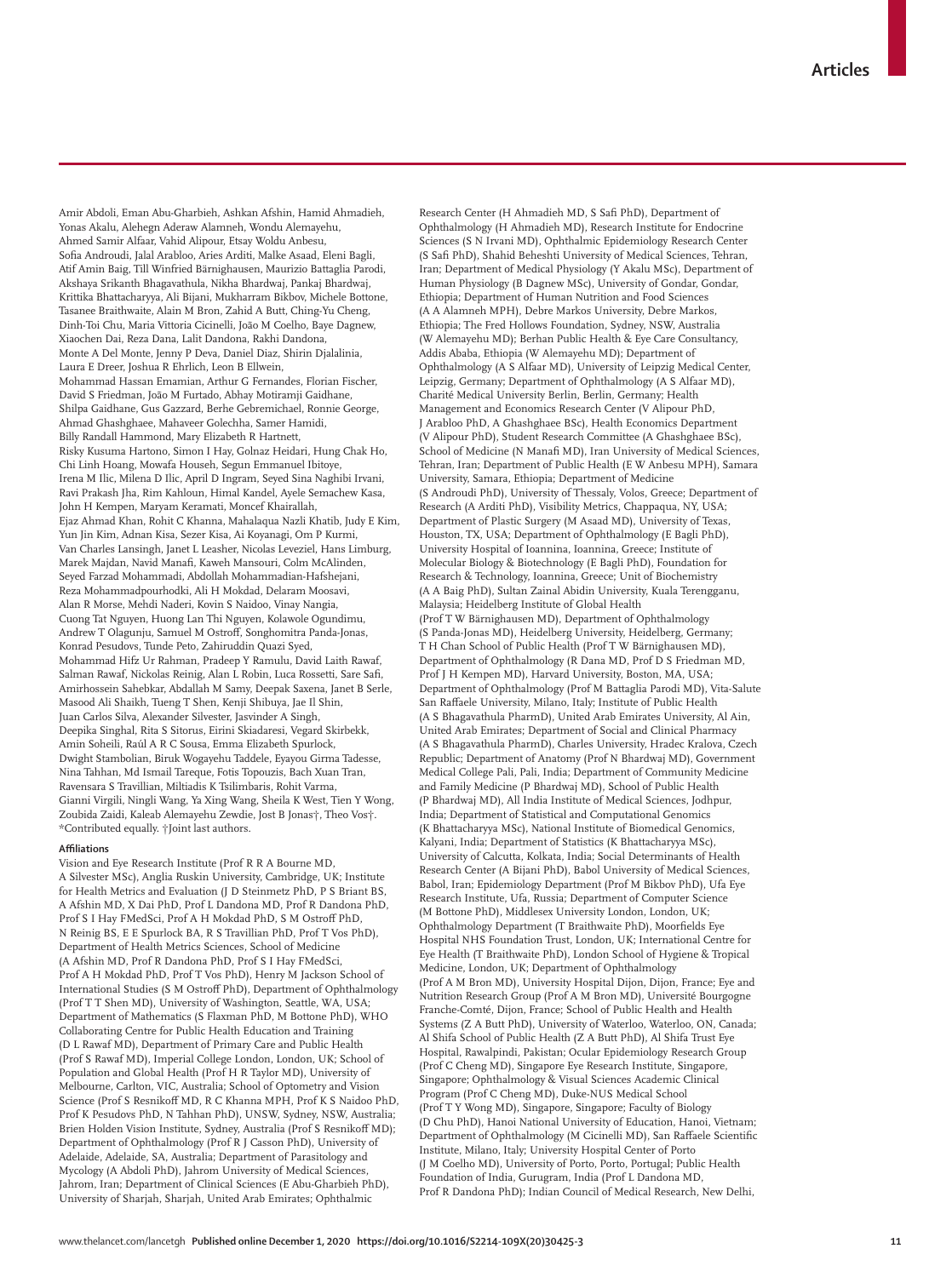India (Prof L Dandona MD); Department of Ophthalmology and Visual Sciences (Prof M A Del Monte MD, J R Ehrlich MD), Institute for Health Care Policy and Innovation (J R Ehrlich MD), University of Michigan, Ann Arbor, MI, USA; Department of Ophthalmology (Prof J P Deva MD), Universiti Tunku Abdul Rahman, Kajang, Malaysia; Center of Complexity Sciences (Prof D Diaz PhD), National Autonomous University of Mexico, Mexico City, Mexico; Faculty of Veterinary Medicine and Zootechnics (Prof D Diaz PhD), Autonomous University of Sinaloa, Culiacan Rosales, Mexico; Research and Technology Center (S Djalalinia PhD), Ministry of Health and Medical Education, Tehran, Iran; Department of Ophthalmology & Visual Sciences (L E Dreer PhD), School of Medicine (Prof J A Singh MD), University of Alabama at Birmingham, Birmingham, AL, USA; National Eye Institute (L B Ellwein PhD), National Institute of Health, Bethesda, MD, USA; Ophthalmic Epidemiology Research Center (M Emamian PhD), Shahroud University of Medical Sciences, Shahroud, Iran; Department of Ophthalmology and Visual Sciences (A G Fernandes PhD), Federal University of São Paulo, São Paulo, Brazil; Institute of Gerontological Health Services and Nursing Research (F Fischer PhD), Ravensburg-Weingarten University of Applied Sciences, Weingarten, Germany; Division of Ophthalmology (J M Furtado MD), University of São Paulo, Ribeirão Preto, Brazil; Department of Community Medicine (Prof A M Gaidhane MD, Prof Z Quazi Syed PhD, Prof D Saxena PhD), Center of Global Evidence Synthesis Initiative (Prof M Khatib PhD), Department of Ophthalmology (Prof D Singhal MD), Datta Meghe Institute of Medical Sciences, Wardha, India; Department of Medicine (S Gaidhane PhD), Datta Meghe Institute of Medical Science, Wardha, India; Institute of Ophthalmology (Prof G Gazzard MD), University College London, London, UK; School of Public Health (B Gebremichael MPH), Haramaya University, Harar, Ethiopia; Glaucoma Services (R George MS), Sankara Nethralaya Medical Research Foundation, Chennai, India; Health Systems and Policy Research (M Golechha PhD), Department of Epidemiology (Prof D Saxena PhD), Indian Institute of Public Health, Gandhinagar, India; School of Health and Environmental Studies (Prof S Hamidi DrPH), Hamdan Bin Mohammed Smart University, Dubai, United Arab Emirates; Brain and Behavioral Sciences Program (Prof B R Hammond PhD), University of Georgia, Athens, GA, USA; Moran Eye Center (Prof M R Hartnett MD), University of Utah, Salt Lake City, UT, USA; Sekolah Tinggi Ilmu Kesehatan Indonesia Maju (R K Hartono MPH), Institution of Public Health Sciences, Jakarta, Indonesia; Independent Consultant, Santa Clara, CA, USA (G Heidari MD); Department of Urban Planning and Design (H Ho PhD), University of Hong Kong, Hong Kong, China; Center of Excellence in Behavioral Medicine (C L Hoang BMedSc), Nguyen Tat Thanh University, Ho Chi Minh City, Vietnam; College of Science and Engineering (Prof M Househ PhD), Hamad Bin Khalifa University, Doha, Qatar; Department of Health Promotion and Education (S E Ibitoye MPH), University of Ibadan, Ibadan, Nigeria; Faculty of Medicine (I M Ilic PhD), University of Belgrade, Belgrade, Serbia; Department of Epidemiology (Prof M D Ilic PhD), University of Kragujevac, Kragujevac, Serbia; Independent Consultant, Kelowna, BC, Canada (A D Ingram MSc); Department of Community Medicine (R P Jha MSc), Dr Baba Saheb Ambedkar Medical College & Hospital, Delhi, India; Department of Community Medicine (R P Jha MSc), Banaras Hindu University, Varanasi, India; Les Ophtalmologistes Associés de Monastir, Monastir, Tunisia (R Kahloun MD); Department of Ophthalmology (H Kandel PhD), University of Sydney, Sydney, NSW, Australia; Department of Ophthalmology (H Kandel PhD), Sydney Local Health District, Sydney, NSW, Australia; Department of Adult Health Nursing (A Kasa MSc), Bahir Dar University, Bahir Dar, Ethiopia; Eye Unit (Prof J H Kempen MD), MyungSung Medical College, Addis Ababa, Ethiopia; Kashmar Center of Higher Health Education (R Mohammadpourhodki MSc), Neurogenic Inflammation Research Center (A Sahebkar PhD), Mashhad University of Medical Sciences, Mashhad, Iran (M Keramati MD); Department of Ophthalmology (Prof M Khairallah MD), Fattouma Bourguiba University Hospital, Monastir, Tunisia; Department of Epidemiology and Biostatistics (E A Khan MPH), Health Services Academy, Islamabad, Pakistan; Allen Foster Community Eye Health Research Centre (R C Khanna MPH), L V Prasad Eye Institute, Hyderabad, India; Department of

Ophthalmology and Visual Sciences (J E Kim MD), Medical College of Wisconsin, Milwaukee, WI, USA; School of Traditional Chinese Medicine (Y Kim PhD), Xiamen University Malaysia, Sepang, Malaysia; School of Health Sciences (Prof A Kisa PhD), Kristiania University College, Oslo, Norway; Department of Global Community Health and Behavioral Sciences (Prof A Kisa PhD), Tulane University, New Orleans, LA, USA; Department of Nursing and Health Promotion (S Kisa PhD), Oslo Metropolitan University, Oslo, Norway; Biomedical Research Networking Center for Mental Health Network (A Koyanagi MD), San Juan de Dios Sanitary Park, Sant Boi de Llobregat, Spain; Catalan Institution for Research and Advanced Studies, Barcelona, Spain (A Koyanagi MD); Department of Medicine (O P Kurmi PhD), Department of Psychiatry and Behavioural Neurosciences (A T Olagunju MD), McMaster University, Hamilton, ON, Canada; Institute of Occupational and Environmental Medicine (O P Kurmi PhD), University of Birmingham, Birmingham, UK; HelpMeSee, New York, NY, USA (Prof V C Lansingh PhD); Mexican Institute of Ophthalmology, Queretaro, Mexico (Prof V C Lansingh PhD); College of Optometry (J L Leasher OD), Nova Southeastern University, Fort Lauderdale, FL, USA; Ophthalmology Department (N Leveziel MD), CHU de Poitiers, Poitiers, France; Unité 1084 (N Leveziel MD), National Institute of Health and Medical Research (INSERM), Poitiers, France; Health Information Services, Grootebroek, Netherlands (H Limburg MPH); Department of Public Health (M Majdan PhD), Trnava University, Trnava, Slovakia; School of Medicine (N Manafi MD), University of Manitoba, Winnipeg, MB, Canada; Swiss Visio, Montchoisi Clinic (Prof K Mansouri MD), Glaucoma Research Center, Lausanne, Switzerland; Department of Ophthalmology (Prof K Mansouri MD), University of Colorado, Denver, Denver, CO, USA; Department of Ophthalmology (C McAlinden PhD), Singleton Hospital, Swansea, UK; Translational Ophthalmology Research Center (S Mohammadi MD), Tehran University of Medical Sciences, Tehran, Iran; Department of Epidemiology and Biostatistics (A Mohammadian-Hafshejani PhD), Shahrekord University of Medical Sciences, Shahrekord, Iran; Iran University of Medical Sciences, Iran, Iran (D Moosavi MD); Lighthouse Guild, New York, NY, USA (A R Morse PhD); Harkness Eye Institute (A R Morse PhD), Columbia University, New York, NY, USA; Clinical Research Development Center (M Naderi PhD), Kermanshah University of Medical Sciences, Kermanshah, Iran; Discipline of Optometry (Prof K S Naidoo PhD), University of KwaZulu-Natal, Durban, South Africa; Suraj Eye Institute, Nagpur, India (V Nangia MD); Institute for Global Health Innovations (C T Nguyen MPH, H L T Nguyen MPH), Duy Tan University, Hanoi, Vietnam; Policy and Programme Systems (K Ogundimu MD), Sightsavers, Haywards Heath, UK; Department of Psychiatry (A T Olagunju MD), University of Lagos, Lagos, Nigeria; Centre for Public Health (Prof T Peto PhD, G Virgili MD), Queen's University, Belfast, UK; Department of Community Medicine (M Rahman PhD), Maharishi Markandeshwar Institute of Medical Sciences & Research, Ambala, India; Department of Ophthalmology (P Y Ramulu MD, Prof S K West PhD), Wilmer Eye Institute (A L Robin MD), Johns Hopkins University, Baltimore, MD, USA; University College London Hospitals, London, UK (D L Rawaf MD); Academic Public Health England (Prof S Rawaf MD), Public Health England, London, UK; Department of Ophthalmology and Visual Sciences (A L Robin MD), University of Michigan, Ann Arbor, MD, USA; Department of Ophthalmology (Prof L Rossetti MD), University of Milan, Milano, Italy; Halal Research Center (A Sahebkar PhD), Food and Drug Administration of the Islamic Republic of Iran, Tehran, Iran; Department of Entomology (A M Samy PhD), Ain Shams University, Cairo, Egypt; Department of Ophthalmology (J B Serle MD), Icahn School of Medicine at Mount Sinai, New York, NY, USA; Independent Consultant, Karachi, Pakistan (M A Shaikh MD); Institute for Population Health (Prof K Shibuya MD), King's College London, London, UK; College of Medicine (Prof J Shin MD), Yonsei University, Seoul, South Korea; Family, Health Promotion, and Life Course Department (J Silva MPH), Pan American Health Organization, Washington, DC, USA; Ophthalmology Department (A Silvester MSc), SpaMedica, Bolton, UK; Medicine Service (Prof J A Singh MD), US Department of Veterans Affairs, Birmingham, AL, USA; Department of Ophthalmology (Prof D Singhal MD), GMERS Medical College and Civil Hospital,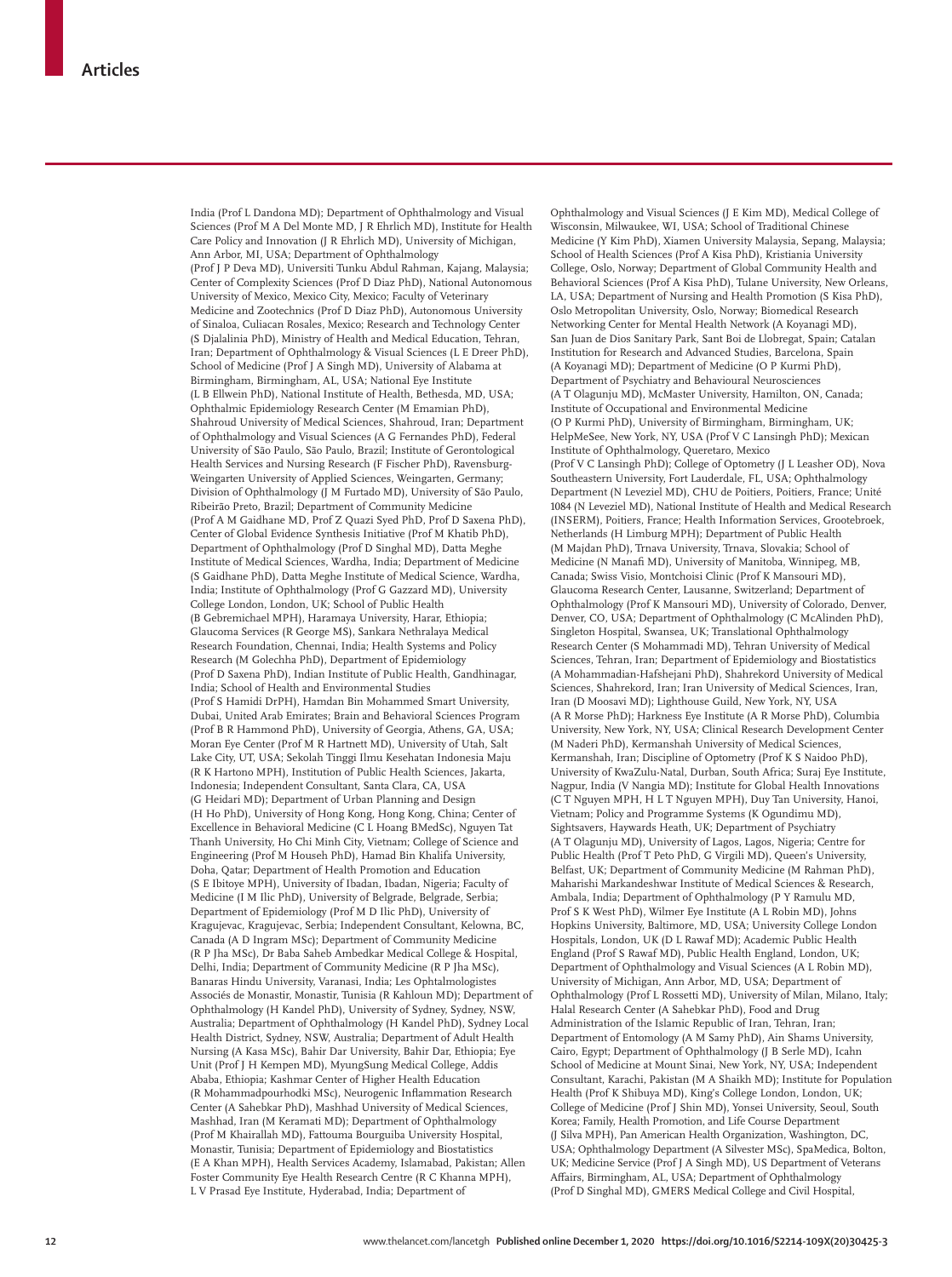Ahmedabad, India; Department of Ophthalmology (Prof R S Sitorus PhD), University of Indonesia, Jakarta, Indonesia; Department of Ophthalmology (Prof R S Sitorus PhD), Cipto Mangunkusumo National Hospital, Jakarta, Indonesia; Department of Ophthalmology (E Skiadaresi MD), Hywel Dda University Health Board, Llanelli, UK; Centre for Fertility and Health (Prof V Skirbekk PhD), Norwegian Institute of Public Health, Oslo, Norway; Nursing Care Research Center (A Soheili PhD), Semnan University of Medical Sciences, Semnan, Iran; Directive Board (R A Sousa FEAOO), Association of Licensed Optometry Professionals, Linda-a-Velha, Portugal; Department of Ophthalmology (Prof D Stambolian MD), University of Pennsylvania, Philadelphia, PA, USA; Department of Pharmacy (B W Taddele MPH), Arba Minch College of Health Sciences, Arba Minch, Ethiopia; Department of Biomedical Sciences (E G Tadesse MSc), Arba Minch University, Arba Minch, Ethiopia; Department of Population Science and Human Resource Development (Prof M I Tareque PhD), University of Rajshahi, Rajshahi, Bangladesh; 1st Department of Ophthalmology (Prof F Topouzis PhD), Aristotle University of Thessaloniki, Thessaloniki, Greece; Department of Health Economics (B X Tran PhD), Hanoi Medical University, Hanoi, Vietnam; Medical School (Prof M K Tsilimbaris MD), University of Crete, Heraklion, Greece; Southern California Eye Institute, Los Angeles, CA, USA (R Varma MD); NEUROFARBA Dipartimento di Neuroscienze, Psicologia, Area del Farmaco e Salute del Bambino (G Virgili MD), University of Florence, Florence, Italy; Beijing Tongren Eye Center (Prof N Wang PhD), Beijing Institute of Ophthalmology (Y Wang MD, Prof J B Jonas MD), Beijing Tongren Hospital, Beijing, China; Singapore Eye Research Institute (Prof T Y Wong MD), Singapore National Eye Centre, Singapore, Singapore; Department of Medicine (Prof Z Zaidi PhD), University Ferhat Abbas of Setif, Sétif, Algeria; School of Pharmacy (K A Zewdie MSc), Mekelle University, Mekelle, Ethiopia; and Department of Ophthalmology (Prof J B Jonas MD), Heidelberg University, Mannheim, Germany.

#### **Declaration of interests**

P S Briant reports personal fees from WHO outside of the submitted work. G Gazzard reports grants from National Institute for Health Research (NIHR) Health Technology Assessment (HTA); personal fees, non-financial support, speaker fees, honoraria, consulting fees, and inkind compensation from Alcon, Allergan, Bausch & Lomb, Belkin, Ellex, Equinox Genentech, Glaukos, Haag-Streit, Ivantis, Lumenis, McKinsey, Santen, Sight Science, and Thea; personal fees, non-financial support, and membership on an advisory panel, committee, or board of directors from Allergan, Belkin, Equinox Genentech, Glaukos, Ivantis, McKinsey, Santen, Sight Science, and Thea; and participation in a clinical trial from Hydrus & Preserflo trials outside of the submitted work. J H Kempen reports personal fees from Gilead; grants from National Eye Institute/ National Institutes of Health, Sight for Souls, and Christoffel Blindenmission outside of the submitted work. K S Naidoo reports employment in the Social Impact Division of Essilor, which is an optical company. P Y Ramulu reports grants from National Institute of Health; personal fees from Ivantis, Aerie Pharmaceutics, and W L Gore; and other support from Thea outside of the submitted work. S Resnikoff reports personal fees from BHVI outside of the submitted work. J B Serle reports advisory board and lecture support from Aerie; consulting support from Allergan and Bausch & Lomb; and advisory board support from Qlaris outside of the submitted work. F Topouzis reports grants from Pfizer, Thea, Rheon, Alcon, Bayer, and Bausch & Lomb and grants and personal fees from Novartis and Omikron outside of the submitted work. M K Tsilimbaris reports grants, personal fees, and non-financial support from Novartis Hellas and Bayer Hellas; grants from Alcon Hellas; and grants and non-financial support from Mavrogenis outside of the submitted work. All other authors declare no competing interests.

### **Data sharing**

To download the data used in these analyses, please visit the [Global](http://ghdx.healthdata.org/gbd-2019)  [Health Data Exchange GBD 2019 website.](http://ghdx.healthdata.org/gbd-2019)

#### **Acknowledgments**

T W Bärnighausen was supported by the Alexander von Humboldt Foundation through the Alexander von Humboldt Professor award, funded by the German Federal Ministry of Education and Research. R R A Bourne received institutional support from Anglia Ruskin

University (Cambridge, UK). G Gazzard is employed by University College London and supported by grants from the NIHR (HTA 09/104/40), Moorfields Eye Charity, British Council to Prevent Blindness, Fight for Sight, and the International Glaucoma Association. E R Hartnett's work in this article is supported by NEI R01EY017011 and R01EY015130 and a departmental grant from Research to Prevent Blindness awarded to Moran Eye Center, University of Utah (Salt Lake City, UT, USA), and a core grant EY018400. Y J Kim's work in this study was supported from the Research Management Centre, Xiamen University Malaysia (grant number: XMUMRF/2018-C6/ITCM/0004). A M Samy has a fellowship from the Egyptian Fulbright Mission Program. The views expressed in this Article are those of the authors and not necessarily those of any funding body or Department of Health.

Editorial note: the *Lancet* Group takes a neutral position with respect to territorial claims in published maps and institutional affiliations.

#### **References**

- 1 Pizzarello L, Abiose A, Ffytche T, et al. VISION 2020: the right to sight: a global initiative to eliminate avoidable blindness. *Arch Ophthalmol* 2004; **122:** 615–20.
- 2 WHO. Resolution of the World Health Assembly: elimination of avoidable blindness. Geneva: World Health Organization, April 28, 2003. https://apps.who.int/gb/archive/pdf\_files/WHA56/ ea5626.pdf (accessed Sept 23, 2020).
- 3 WHO. Universal eye health: a global action plan 2014–2019. Geneva: World Heath Organization, 2013. https://www.who.int/ blindness/actionplan/en/ (accessed Oct 14, 2020).
- 4 Bourne RRA, Flaxman SR, Braithwaite T, et al. Magnitude, temporal trends, and projections of the global prevalence of blindness and distance and near vision impairment: a systematic review and meta-analysis. *Lancet Glob Health* 2017; **5:** e888–97.
- 5 WHO. World report on vision. Geneva: World Health Organization, Oct 8, 2019. https://www.who.int/publications-detail/world-reporton-vision (accessed Sept 23, 2020).
- 6 Omran AR. The epidemiologic transition. A theory of the epidemiology of population change. *Milbank Mem Fund Q* 1971; **49:** 509–38.
- 7 Liu YC, Wilkins M, Kim T, Malyugin B, Mehta JS. Cataracts. *Lancet* 2017; **390:** 600–12.
- Wong WL, Su X, Li X, et al. Global prevalence of age-related macular degeneration and disease burden projection for 2020 and 2040: a systematic review and meta-analysis. *Lancet Glob Health* 2014; **2:** e106–16.
- 9 Tham YC, Li X, Wong TY, Quigley HA, Aung T, Cheng CY. Global prevalence of glaucoma and projections of glaucoma burden through 2040: a systematic review and meta-analysis. *Ophthalmology* 2014; **121:** 2081–90.
- 10 Yau JW, Rogers SL, Kawasaki R, et al. Global prevalence and major risk factors of diabetic retinopathy. *Diabetes Care* 2012; **35:** 556–64.
- Eckert KA, Carter MJ, Lansingh VC, et al. A simple method for estimating the economic cost of productivity loss due to blindness and moderate to severe visual impairment. *Ophthalmic Epidemiol* 2015; **22:** 349–55.
- 12 Frick KD, Foster A. The magnitude and cost of global blindness: an increasing problem that can be alleviated. *Am J Ophthalmol* 2003; **135:** 471–76.
- 13 Frick KD, Joy SM, Wilson DA, Naidoo KS, Holden BA. The global burden of potential productivity loss from uncorrected presbyopia. *Ophthalmology* 2015; **122:** 1706–10.
- Reddy PA, Congdon N, MacKenzie G, et al. Effect of providing near glasses on productivity among rural Indian tea workers with presbyopia (PROSPER): a randomised trial. *Lancet Glob Health* 2018; **6:** e1019–27.
- 15 McCarty CA, Nanjan MB, Taylor HR. Vision impairment predicts 5 year mortality. *Br J Ophthalmol* 2001; **85:** 322–26.
- 16 Taylor HR, Katala S, Muñoz B, Turner V. Increase in mortality associated with blindness in rural Africa. *Bull World Health Organ* 1991; **69:** 335–38.
- 17 Taipale J, Mikhailova A, Ojamo M, et al. Low vision status and declining vision decrease health-related quality of life: results from a nationwide 11-year follow-up study. *Qual Life Res* 2019; **28:** 3225–36.

For **Global Health Data Exchange GBD 2019 website** see [http://ghdx.healthdata.org/](http://ghdx.healthdata.org/gbd-2019) [gbd-2019](http://ghdx.healthdata.org/gbd-2019)